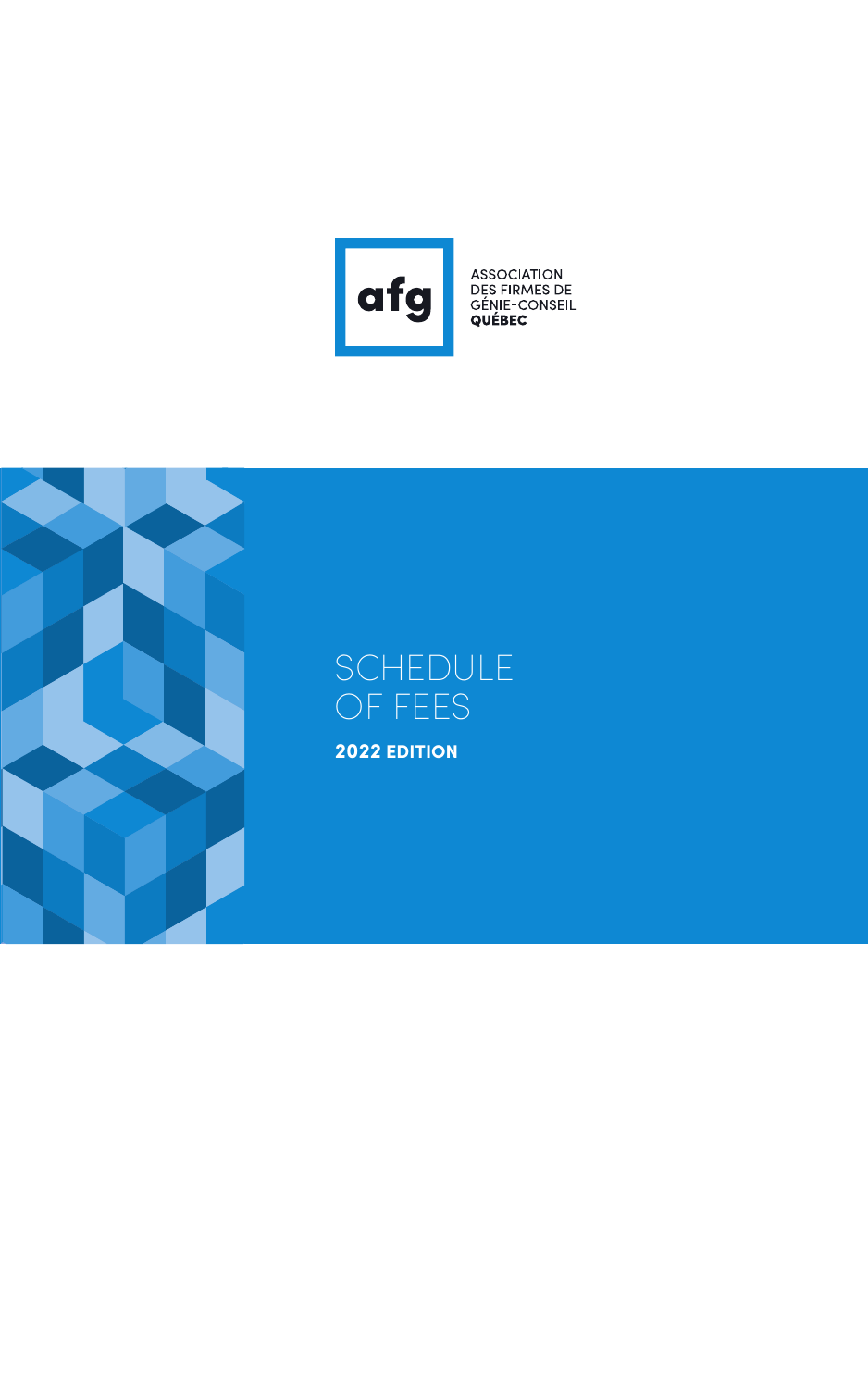

**Approved January 2022**

1440 Ste. Catherine West Suite 930 Montréal (Québec) H3G 1R8 Phone: 514 871.2229 info@afg.quebec **www.afg.quebec**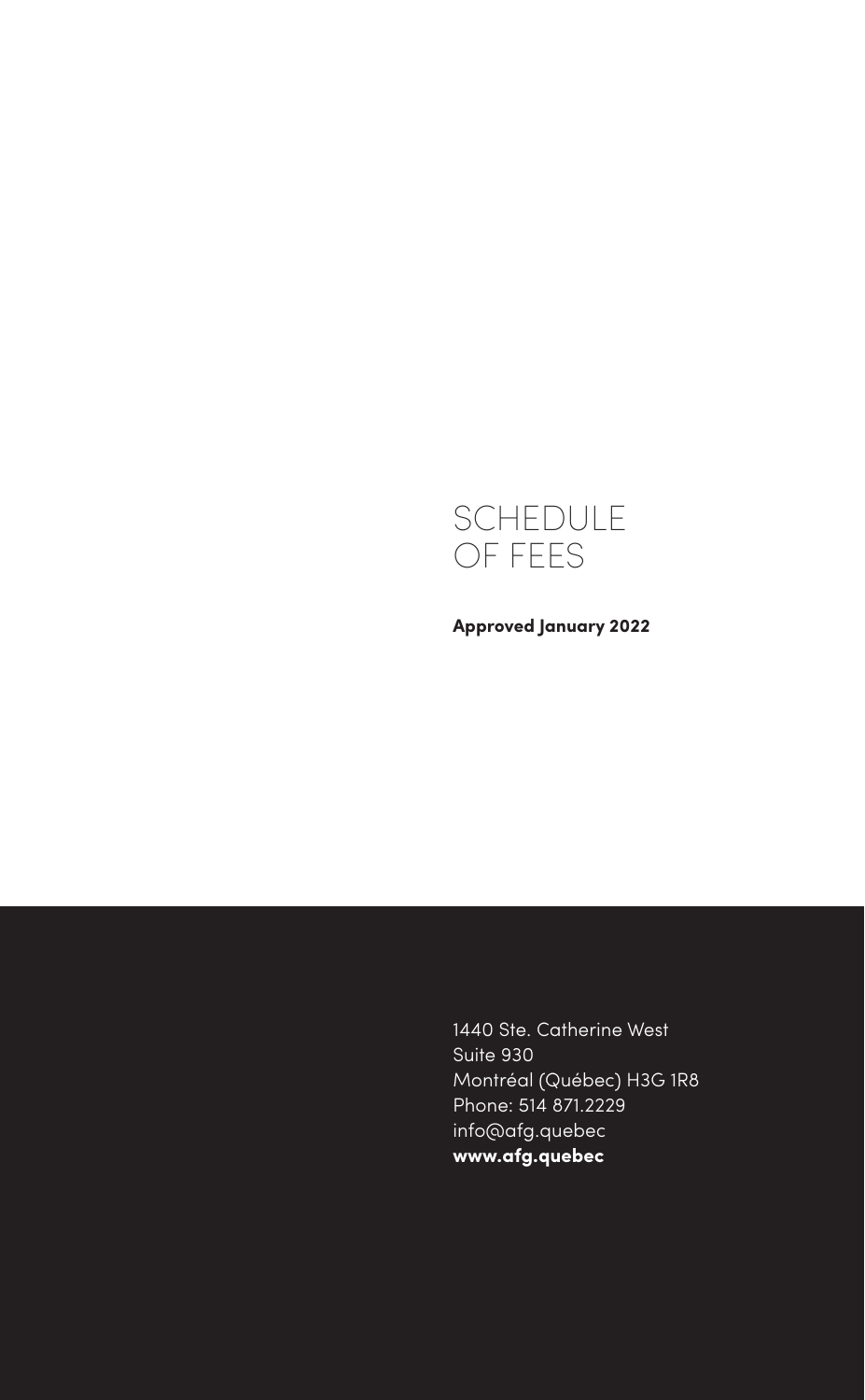# TABLE OF CONTENTS

| <b>ARTICLE</b> | <b>DESCRIPTION</b>                                   | <b>PAGE</b>       |
|----------------|------------------------------------------------------|-------------------|
| 1.             | <b>GENERAL</b>                                       | 3                 |
| 1.1            | Text                                                 | 3                 |
| 1.2            | <b>Definitions</b>                                   | 3                 |
| 1.3            | <b>Contract for Services</b>                         | 3                 |
| 2.             | <b>SERVICES OF THE CONSULTING ENGINEER</b>           | 4                 |
| 2.1            | Division of services                                 | 4                 |
| 2.2            | <b>Description of Services</b>                       | 4                 |
| 2.2.1          | Advisory Services or Feasibility Studies             |                   |
|                | or Preliminary Design                                | 4                 |
| 2.2.2          | <b>Preparatory Studies</b>                           | 4                 |
| 2.2.3          | Preliminary (or Outline) Plans and Specifications    | 5                 |
| 2.2.4          | Final (or Detailed) Plans and Specifications         | 5                 |
| 2.2.5          | Services During Construction Remunerated             |                   |
|                | on a Percentage Basis                                | 6                 |
| 2.2.6          | Other Services Not Remunerated on a Percentage Basis | 7                 |
| 2.2.7          | <b>Management Services</b>                           | 9                 |
| 3.             | <b>FEES</b>                                          | 11                |
| 3.1            | <b>Methods of Remuneration</b>                       | 11                |
| 3.1.1          | Remuneration Method "A": Hourly Basis                | 11                |
| 3.1.2          | Remuneration Method "B": Percentage Basis            | 11                |
| 3.1.3          | Remuneration Method "C": Lump Sum Basis              | 11                |
| 3.2            | <b>Remuneration on an Hourly Basis</b>               | $12 \overline{ }$ |
| 3.2.1          | <b>Classification of Employees</b>                   | $12 \overline{ }$ |
| 3.2.2          | <b>Hourly Rate</b>                                   | $12 \overline{ }$ |
| 3.2.3          | Overtime                                             | 13                |
| 3.2.4          | Reimbursable Costs                                   | 13                |
| 3.2.5          | <b>Terms of Payment</b>                              | 14                |
| 3.3            | Remuneration on a Percentage Basis                   | 14                |
| 3.3.1          | <b>Calculation of Remuneration</b>                   | 15                |
| 3.3.2<br>3.3.3 | Cost of Engineering Works<br>Classification of Works | 15<br>17          |
| 3.3.4          | Table of Fees on a Percentage Basis                  | 19                |
| 3.3.5          | Application of the Percentage Basis of Calculation   | 24                |
| 3.3.6          | Reimbursable Costs                                   | 26                |
| 3.4            | Remuneration on a Lump Sum Basis                     | 27                |
| 4.             | <b>DOCUMENTS PROVIDED</b>                            | 28                |
| 5.             | <b>CONSULTING SERVICES</b>                           | 29                |
|                |                                                      |                   |
| 6.             | <b>APPENDIX 1: TABLE OF HOURLY RATES</b>             | 30                |

Published by the Association of Consulting Engineering Companies – Quebec ISBN: 978-2-923079-09-7 (1st edition 2008) ISBN: 978-2-923079-11-0 (2nd edition 2013) ISBN: 978-2-923079-12-7 (2015 Update) ISBN : 978-2-923079-13-4 (2019 Update) ISBN : 978-2-923079-14-1 (2020 Update) ISBN : 978-2-923079-16-5 (2022 Update)

Legal deposit

Bibliothèque et Archives nationales du Québec, 2022 Library and Archives Canada, 2022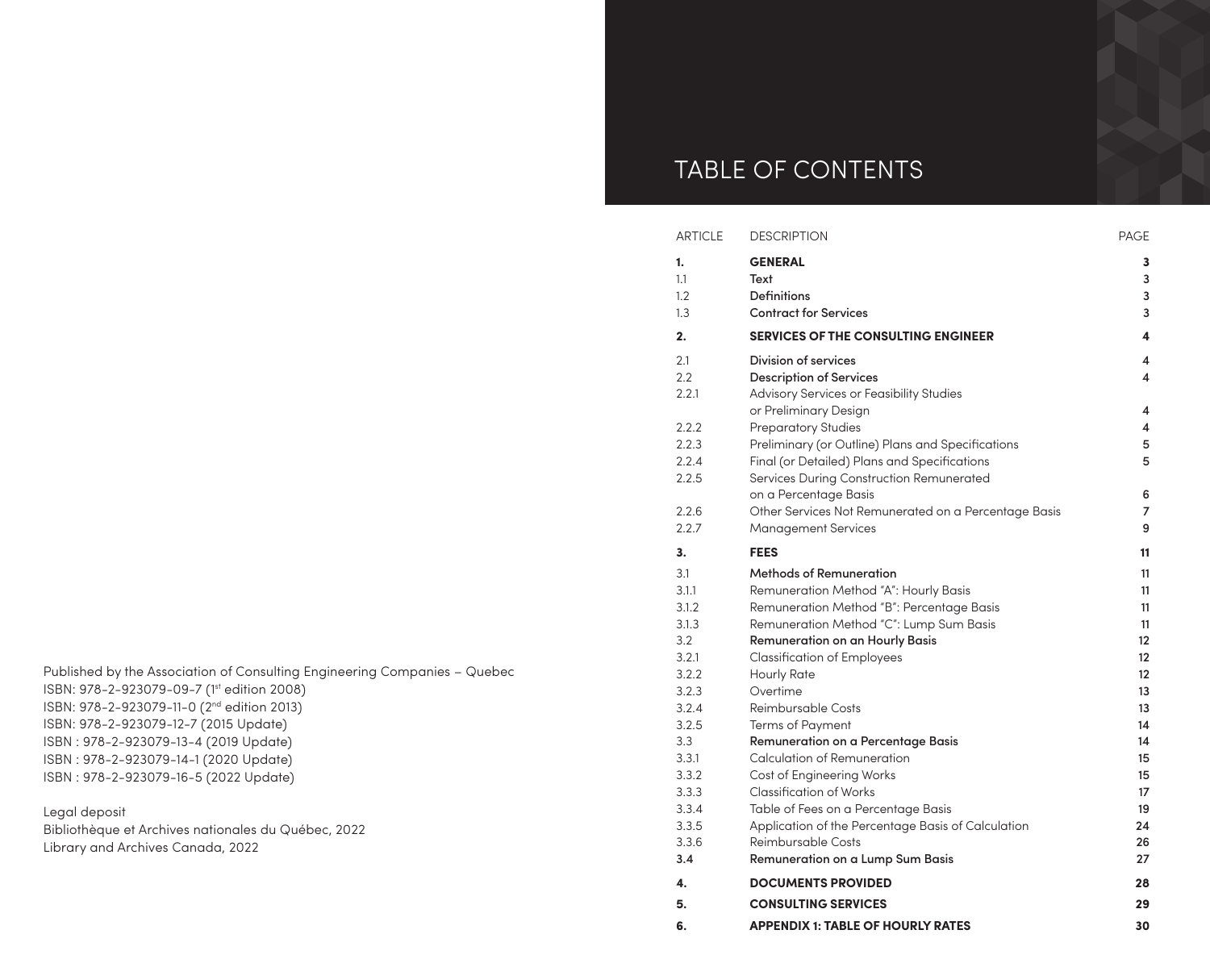# 1. GENERAL

## **1.1 Text**

This publication of the Association of Consulting Engineering Companies – Quebec is the current Schedule of Fees for calculating remuneration for consulting engineering services. In the event of any differences between the English and French texts, the French text shall prevail. The masculine is used here solely in the interest of conciseness and without distinction as to gender.

#### **1.2 Definitions**

| a) | "Association" means the Association of Consulting Engineering Companies<br>- Quebec.                                                                                                                                                                                                                                                                                                                                                                        |
|----|-------------------------------------------------------------------------------------------------------------------------------------------------------------------------------------------------------------------------------------------------------------------------------------------------------------------------------------------------------------------------------------------------------------------------------------------------------------|
| b) | "Consulting Engineer" means a member of the Association of Consulting<br>Engineering Companies - Quebec.                                                                                                                                                                                                                                                                                                                                                    |
| c) | "Client" means the natural or legal person that retains the services of the<br>Consulting Engineer by contract.                                                                                                                                                                                                                                                                                                                                             |
| d) | "Contract for Services" means all services assigned to the Consulting<br>Engineer, including the terms and conditions governing performance of the<br>services. This contract establishes the rights, obligations and responsibilities<br>of the Consulting Engineer and the Client for the execution of a Contract<br>for Services, which are explicitly described therein, in accordance with the<br>terms of payment described in this schedule of fees. |
| e) | "Principal" means the professional designated by the Consulting Engineer<br>to manage, coordinate and supervise the assignment. This role may be<br>assigned to various professionals in the course of a single assignment.                                                                                                                                                                                                                                 |
| f) | Class "A" estimate<br>Internal bid, margin of error of 5%                                                                                                                                                                                                                                                                                                                                                                                                   |
| g) | Class "B" estimate<br>Control estimate, margin of error of 5% to 15%                                                                                                                                                                                                                                                                                                                                                                                        |
| h) | Class "C" estimate<br>Budget estimate, margin of error of 15% to 20%                                                                                                                                                                                                                                                                                                                                                                                        |
| i) | Class "D" estimate<br>Design estimate, margin of error of 20% to 100%                                                                                                                                                                                                                                                                                                                                                                                       |
|    | Reference: Engineering Services Management Guide and Glossary, AICQ, 2007.                                                                                                                                                                                                                                                                                                                                                                                  |
|    |                                                                                                                                                                                                                                                                                                                                                                                                                                                             |

### **1.3 Contract for Services**

It is recommended that the Consulting Engineer sign a Contract for Services with the Client before starting the work. This Contract shall specify the schedule of fees mutually agreed upon which should, in principle, be at least equal to this Schedule of Fees.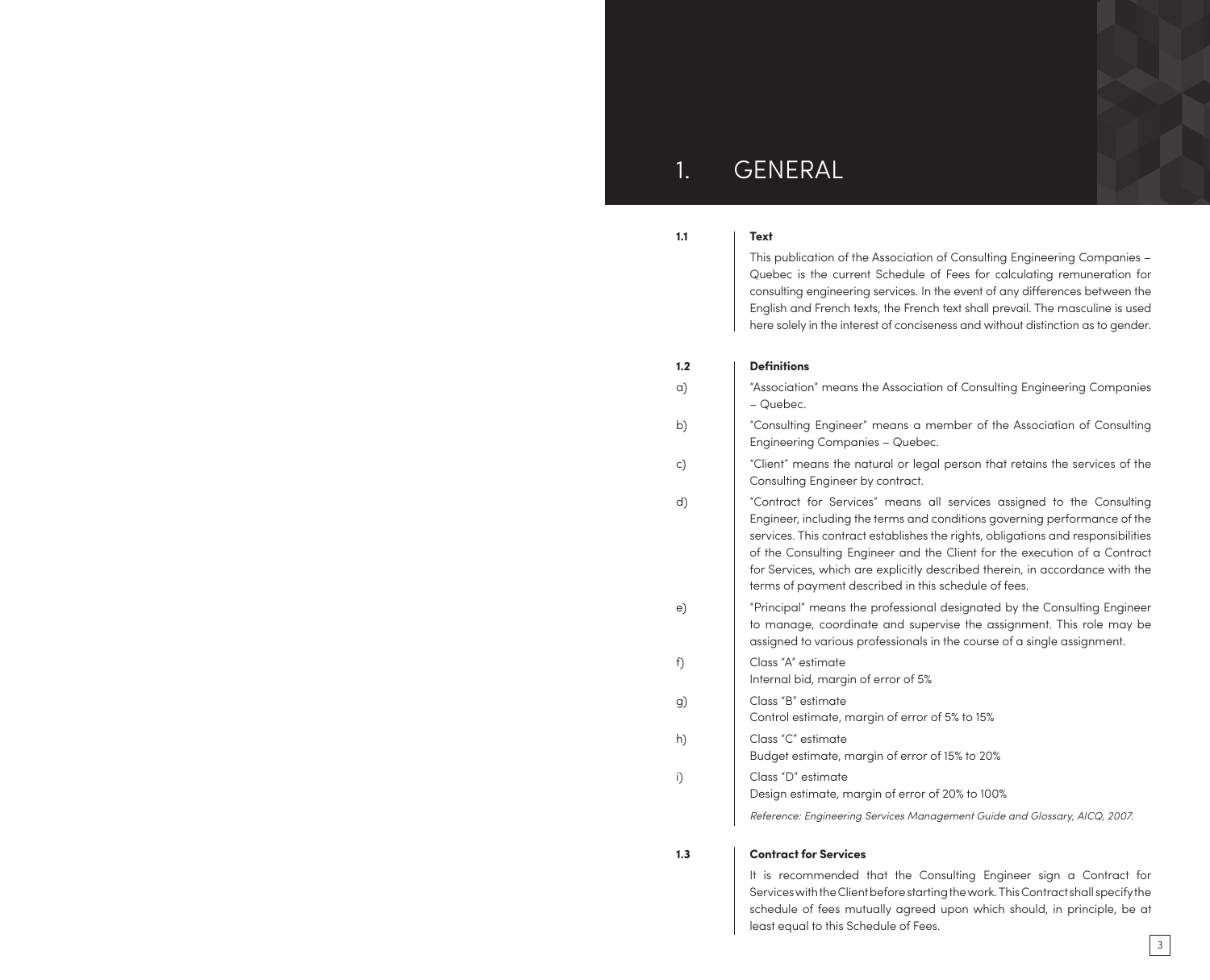# 2. SERVICES OF THE CONSULTING ENGINEER Consulting engineering services consist in planning, designing, composing,

evaluating, advising, reporting, directing or supervising, or managing any of the foregoing, that requires the application of engineering principles, and that concerns the safeguarding of life, health, property, economic interests, the public welfare or the environment<sup>1</sup>.

## **2.1 Division of Services**

The services offered by the Consulting Engineer cover almost every aspect of our economy and include technical studies and engineering in the broad sense of the term, including environmental studies. For the purpose of determining an appropriate basis of remuneration, the Consulting Engineer's services are classified based on the following seven (7) divisions:

|  |  |  |  | • Advisory Services (or Feasibility Studies or Preliminary Design) |  |
|--|--|--|--|--------------------------------------------------------------------|--|
|  |  |  |  |                                                                    |  |

- Preparatory Studies
- Preliminary (or Outline) Plans and Specifications
- Final (or Detailed) Plans and Specifications
- Services During Construction
- Services Not Remunerated on a Percentage Basis
- Management Services

### **2.2 Description of Services**

### **2.2.1 Advisory Services or Feasibility Studies or Preliminary Design**

Advisory services include consultation, advising, expert testimony, appraisals, evaluations, inspections, testing, identification of environmental aspects in the analysis of project variables and other services involving the compilation, analysis, evaluation and interpretation of data and information leading to specialized conclusions and recommendations. These services also include opportunity and requirements studies, as well as traffic studies. Design estimates (class "D") are generally prepared during the feasibility studies and constitute a very summary estimate with a margin of error of 20% to 100%.

### **2.2.2 Preparatory Studies**

Preparatory studies serve as the basis for a design and conclusions or

recommendations related to the execution of a project when, in the Client's opinion, the project requires such study.

They consist of research, exploration, surveys, preparation of plans, technical and functional programs, measurement of the area of land involved in a program, analysis of the conditions of possible solutions including paraseismic studies of existing structures, economic studies and studies of development costs, and surveys of existing works.

They also consist of topographic surveys, preparation of plans of these surveys of scenarios, LEED certifications (or other programs such as Go Green), preliminary studies of energy efficiency, preliminary environmental studies, analysis of the conditions of possible solutions, selection process for the option with the smallest impact, economic studies and studies of development costs, project identification memoranda, etc.

If the design estimate (class "D") is not completed in the feasibility studies phase, it can be done during the preparatory studies phase.

# **2.2.3 Preliminary (or Outline) Plans and Specifications**

|    | Preliminary plans and specifications consist in the preparation and graphic<br>representation of the complete program provided by the Client and the<br>solution selected during the preparatory studies phase. |
|----|-----------------------------------------------------------------------------------------------------------------------------------------------------------------------------------------------------------------|
|    | These services include, among others, the following elements:                                                                                                                                                   |
| a) | The report describing the proposed technical solution;                                                                                                                                                          |
| b) | Preparation and presentation of preliminary plans and outline specifications;                                                                                                                                   |
| c) | Preparation of the class "C" cost estimate for the work in accordance with<br>the divisions of the specifications;                                                                                              |
| d) | Preparation of the master schedule;                                                                                                                                                                             |
| e) | Final design;                                                                                                                                                                                                   |
| f) | Update of the schedule and cost estimate; etc.                                                                                                                                                                  |
|    | The budget estimate (class " $C$ ") is usually prepared during the preliminary                                                                                                                                  |

# **2.2.4 Final (or Detailed) Plans and Specifications**

Final plans and specifications are prepared after the Consulting Engineer has established, according to the foregoing, the bases for the final design and they have been submitted to and formally accepted by the Client in writing within the prescribed time frame.

(or outline) plans and specifications phase (margin of error: 15% to 20%).

These services consist, among others, of the following:

- a) preparation of construction drawings, details, general terms and technical specifications related to his field of expertise and required for the purposes of the bid in a single tender call and single-phase construction;
- b) preparation of the general terms, technical specifications, preparation of the other documents required to carry out a single tender call, lists of quantities with estimated unit prices for work for which it is customary to allocate unit prices for a single work item;

c) revision of the schedule.

The control estimate (Class "B") is usually done once the final plans and specifications are approximately 60% complete (margin of error: 5% to 15%).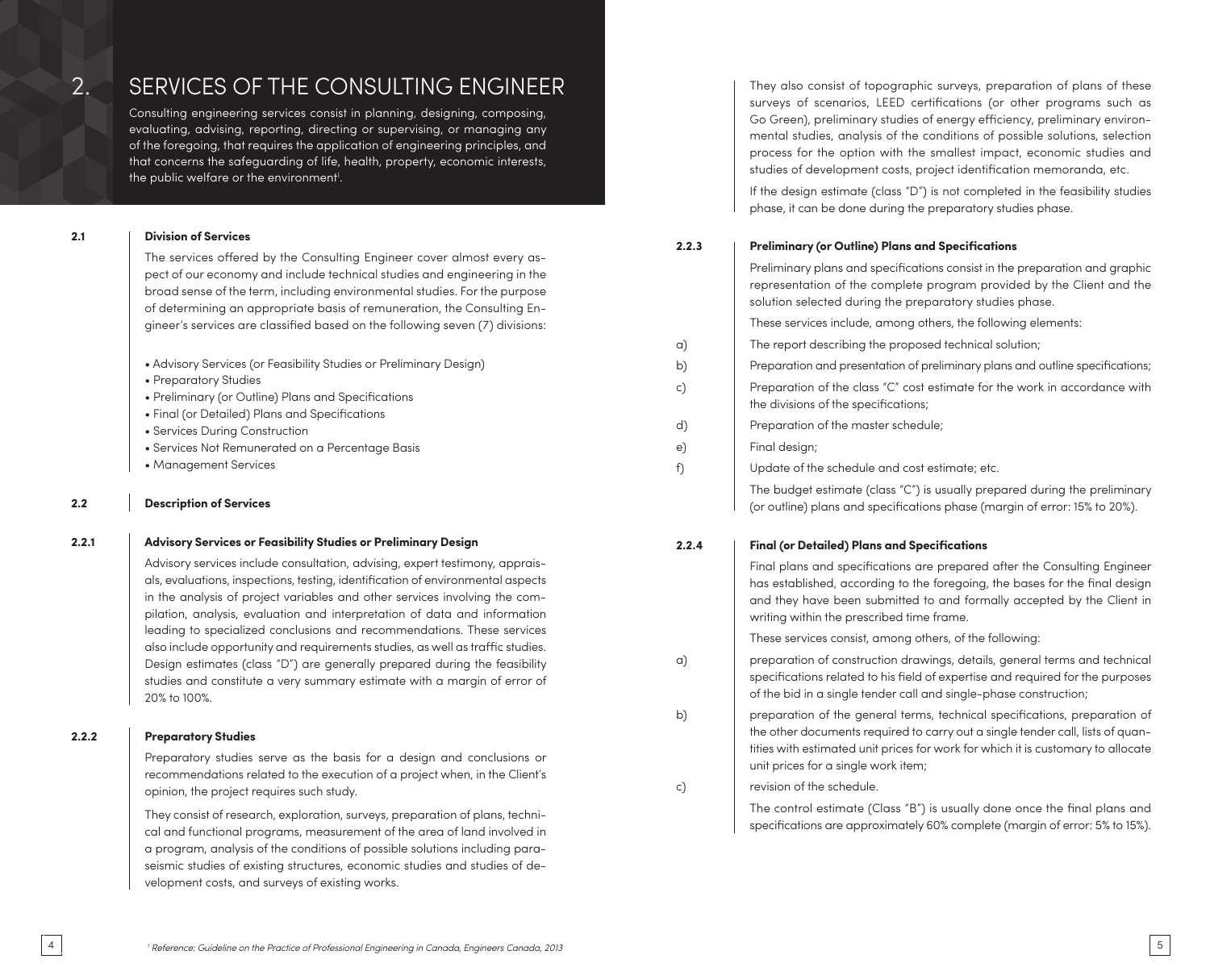| 2.2.5   | Services During Construction Remunerated on a Percentage Basis                                                                                                                                                                                                                                                                                                                                                                                                                                          | c)       |
|---------|---------------------------------------------------------------------------------------------------------------------------------------------------------------------------------------------------------------------------------------------------------------------------------------------------------------------------------------------------------------------------------------------------------------------------------------------------------------------------------------------------------|----------|
|         | The services stipulated in Articles 2.2.5.1 and 2.2.5.2 are remunerated on<br>a percentage basis. These services shall be provided to the Client by the<br>Consulting Engineer upon written request from the Client and shall be<br>remunerated on a percentage basis.                                                                                                                                                                                                                                  |          |
| 2.2.5.1 | <b>Office services</b>                                                                                                                                                                                                                                                                                                                                                                                                                                                                                  |          |
|         | The services rendered at the offices of the Consulting Engineer consist of<br>the following:                                                                                                                                                                                                                                                                                                                                                                                                            | d)       |
| a)      | One (1) bid analysis and one (1) recommendation to the Client;                                                                                                                                                                                                                                                                                                                                                                                                                                          |          |
| b)      | Control of shop drawings to ascertain overall compliance of the work and<br>review of revised shop drawings when corrections are requested at the<br>time of the initial submission:                                                                                                                                                                                                                                                                                                                    | e)<br>f) |
| c)      | Clarification and/or interpretation of ambiguous, contradictory and<br>incomplete information on plans and specifications;                                                                                                                                                                                                                                                                                                                                                                              | g)       |
| d)      | One (1) equivalence analysis per product specified and one (1) recommen-<br>dation in this regard to the Client;                                                                                                                                                                                                                                                                                                                                                                                        | h)       |
| e)      | One (1) analysis and one (1) recommendation for each change request;                                                                                                                                                                                                                                                                                                                                                                                                                                    |          |
| f)      | Verification of claims for progress payment submitted and one (1)<br>recommendation to the Client for each claim;                                                                                                                                                                                                                                                                                                                                                                                       | 2.2      |
| g)      | Preparation of change orders following from a request from the Consulting<br>Engineer and negotiations concerning them;                                                                                                                                                                                                                                                                                                                                                                                 |          |
| h)      | Advice to the Client on technical issues that may arise during construction;                                                                                                                                                                                                                                                                                                                                                                                                                            |          |
| i)      | Correspondence related to the construction work;                                                                                                                                                                                                                                                                                                                                                                                                                                                        |          |
| j)      | For the purpose of recommendations to the Client, verification of substitute<br>materials.                                                                                                                                                                                                                                                                                                                                                                                                              | 2.2      |
| 2.2.5.2 | Non-resident services rendered at the worksite                                                                                                                                                                                                                                                                                                                                                                                                                                                          | a)       |
|         | Non-resident services rendered at the worksite during construction consist<br>of the following:                                                                                                                                                                                                                                                                                                                                                                                                         |          |
| a)      | In accordance with the schedule submitted by the contractor and accepted,<br>the engineer shall agree with the Client on a work plan specifying the<br>supervision to be provided at the worksite, taking into account the following<br>elements: budget, number of hours of supervision corresponding to<br>the budget in accordance with the classification of employee assigned to the<br>worksite, method of remuneration, contracting approach and nature of<br>the work for certain specialities; | b)       |
| b)      | The supervision work plan is intended to generally make sure that the<br>progress of the works, their execution and the quality of the materials<br>and labour are in compliance with the requirements of the contractual<br>documents, not necessarily implying qualitative, quantitative, thorough<br>and continuous checking;                                                                                                                                                                        | c)       |

| c) | The work plan shall specify and quantify the method and nature of work-<br>site interventions for the expected duration of the worksite, based on the<br>fees allocated and the corresponding number of hours of supervision. It<br>shall specify, among other things, the frequency and number of meetings<br>at the worksite; the frequency and number of inspection visits; the target<br>dates for the supervision report, in particular the provisional and final<br>acceptance of the works; |
|----|----------------------------------------------------------------------------------------------------------------------------------------------------------------------------------------------------------------------------------------------------------------------------------------------------------------------------------------------------------------------------------------------------------------------------------------------------------------------------------------------------|
| d) | On the basis of observations made during periodic visits to the worksite,<br>information to the Client about the progress of the works and defects or de-<br>ficiencies noted in the work of the contractor, and orders for the redoing of<br>work considered not to be in compliance with the contractual documents;                                                                                                                                                                              |
| e) | Participation in meetings at the worksite and meetings with the Client;                                                                                                                                                                                                                                                                                                                                                                                                                            |
| f) | The drawing up of one (1) list of deficiencies and one (1) verification of the<br>full correction of all elements on that list;                                                                                                                                                                                                                                                                                                                                                                    |
| g) | One (1) recommendation to the Client with regard to the provisional<br>acceptance of the works;                                                                                                                                                                                                                                                                                                                                                                                                    |
| h) | One (1) recommendation to the Client with regard to the final acceptance<br>of the works.                                                                                                                                                                                                                                                                                                                                                                                                          |

**2.2.6 Other Services Not Remunerated on a Percentage Basis**

The services stipulated in Articles 2.2.6.1 and 2.2.6.2 are not remunerated on a percentage basis of calculation. These services shall be provided to the Client by the Consulting Engineer upon written request from the Client and shall be remunerated on an hourly or lump sum basis of calculation.

#### **2.2.6.1 Resident services rendered during construction**

Resident services rendered at the worksite consist of the following:

- a) Increased time of presence at the worksite up to the permanent assignment of personnel to provide the technical advice necessary for the execution and inspection of the works as well as to supervise tests, prepare reports on work progress and record all changes to work execution resulting from particular site conditions. Services relating to quality control shall be supplied by the Client but remain under the control of the Consulting Engineer. The resident worksite personnel shall not direct the personnel of the contractor or subcontractor, nor determine the construction procedures and methods or equipment to be used;
- Final inspection and supervision of performance trials of installed machinery and equipment to determine whether the suitability and performance war ranties have been met;

Annotation of the original drawings to indicate the work as-built.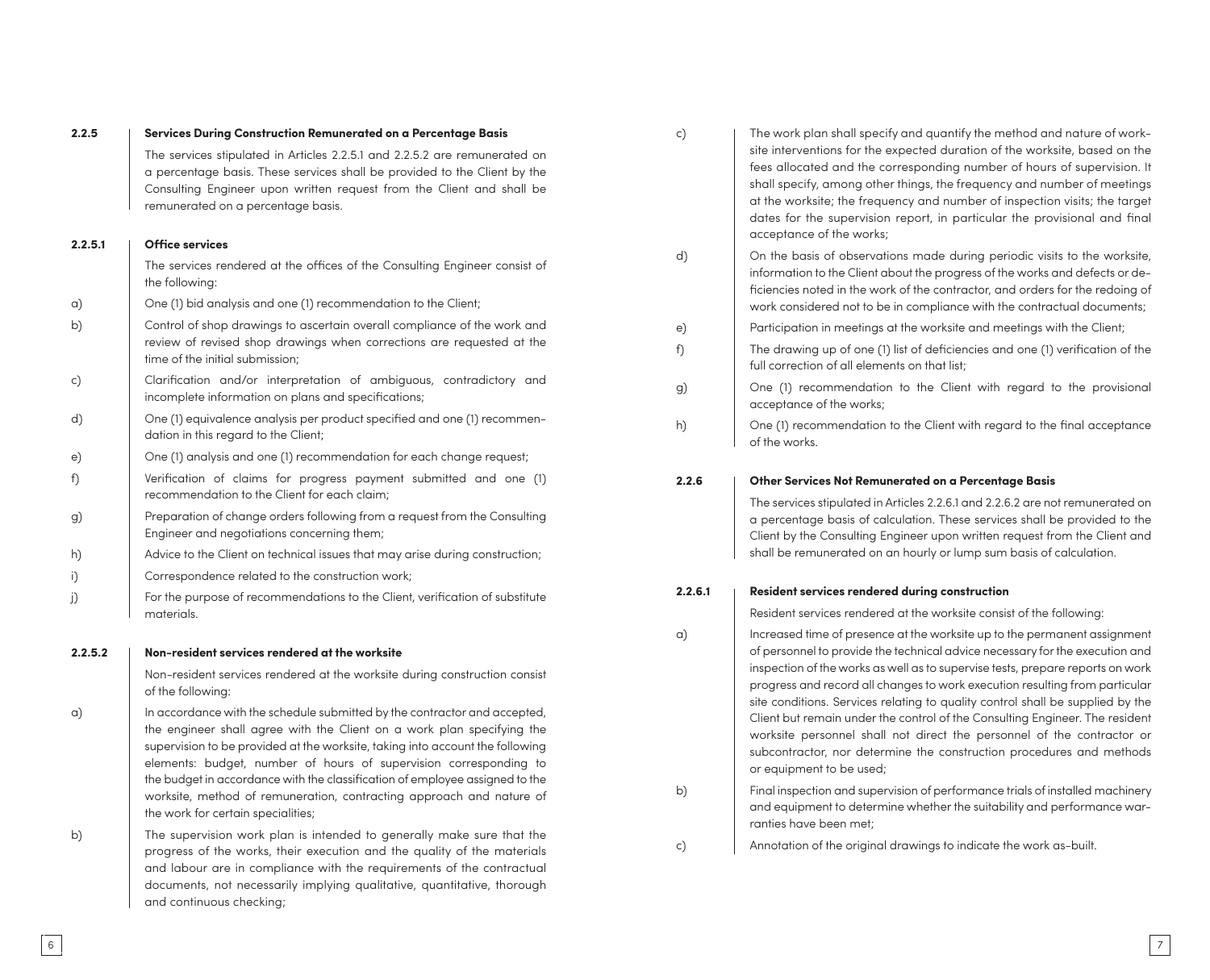| 2.2.6.2 | <b>Special services</b>                                                                                                                                                                                                                                                               |              | the works as executed;                                                                                                                                                                                                                          |
|---------|---------------------------------------------------------------------------------------------------------------------------------------------------------------------------------------------------------------------------------------------------------------------------------------|--------------|-------------------------------------------------------------------------------------------------------------------------------------------------------------------------------------------------------------------------------------------------|
|         | Special services are all additional services relating to projects and requested                                                                                                                                                                                                       | g)           | Analysis and preparation of files associated with claims and disputes;                                                                                                                                                                          |
|         | in writing by the Client and not remunerated on a percentage basis. Certain                                                                                                                                                                                                           | h)           | Issuance of certificates of compliance;                                                                                                                                                                                                         |
|         | special services may apply to many phases of a given project. For the sake<br>of clarity, they have been solely identified in the main phase where they<br>are generally found, but they need to be applied according to the project's<br>specificities. They include, in particular: | i)           | For general engineering assignments, final inspection and supervision of<br>operating trials for machinery and equipment installed to determine whether<br>they meet the suitability and performance warranties;                                |
|         | 1) General                                                                                                                                                                                                                                                                            | j)           | Aid, assistance and the commissioning of the establishment of the equip-                                                                                                                                                                        |
| a)      | Organization of a project office;                                                                                                                                                                                                                                                     |              | ment installed to determine whether it meets the suitability and performance<br>warranties;                                                                                                                                                     |
| b)      | Additional services resulting from a program change;                                                                                                                                                                                                                                  | k)           | Preparation of maintenance and operating manuals for the equipment installed;                                                                                                                                                                   |
| c)      | Execution through multiple tender calls;                                                                                                                                                                                                                                              | $\mathsf{D}$ | Training of technical personnel assigned to the operation.                                                                                                                                                                                      |
| d)      | Technical or administrative support to the Client resulting from his difficulty<br>fulfilling his contractual obligations associated with the project;                                                                                                                                |              | 4) Environment                                                                                                                                                                                                                                  |
| e)      | Project management and coordination services normally provided by the<br>architect, such as the preparation of contracts and minutes;                                                                                                                                                 | a)           | Preparation of the final environmental assessments and the documents<br>required under the process for obtaining the necessary authorizations and permits<br>(municipal, provincial, federal levels). The process also includes public hearings |
| f)      | Translation.                                                                                                                                                                                                                                                                          |              | on the environment;                                                                                                                                                                                                                             |
|         | 2) Engineering                                                                                                                                                                                                                                                                        | b)           | Design and supervision of environmental monitoring programs;                                                                                                                                                                                    |
| a)      | Preparation of simulations, a thermal report or preliminary energy efficiency<br>study;                                                                                                                                                                                               | c)           | Realization of the environmental monitoring visits and periodic follow-ups<br>required by the permits, authorizations, legislations and regulations applicable                                                                                  |
| b)      | Surveys, data processing and the preparation of plans;                                                                                                                                                                                                                                |              | to the project.                                                                                                                                                                                                                                 |
| c)      | Alternatives studies;                                                                                                                                                                                                                                                                 | 2.2.7        |                                                                                                                                                                                                                                                 |
| d)      | Preparation of administrative and technical files for grant and certification<br>applications (e.g., procedures for LEED certification);                                                                                                                                              |              | <b>Management Services</b><br>The objectives of a management assignment are to coordinate and                                                                                                                                                   |
| e)      | Engineering services resulting from design or technical assistance works not<br>leading to construction costs in his discipline (e.g., natural ventilation, natu-<br>ral lighting, masonry, etc.);                                                                                    |              | control, through the application of management techniques, all project-<br>related work and to achieve well-designed and well-built works that<br>meet the Client's requirements with regard to function, cost and schedule.                    |
| f)      | Services following from management projects including advance purcha-<br>sing and pre-orders;                                                                                                                                                                                         | 2.2.7.1      | <b>Project management</b>                                                                                                                                                                                                                       |
| g)      | Design, in the form of sketches or plans and specifications, necessary to<br>the preparation of change orders required by the Client or as a result of                                                                                                                                |              | Project management includes the organization and administration of all<br>project-related work, from design to acceptance of the works by the Client.                                                                                           |
|         | unforeseeable site conditions.<br>3) Construction                                                                                                                                                                                                                                     |              | Management services may include, among other things, coordination of<br>the following services:                                                                                                                                                 |
| a)      | All required services not mentioned in the work plan as described in Article                                                                                                                                                                                                          | a)           | Determination of the Client's requirements;                                                                                                                                                                                                     |
|         | 2.2.5.2 and all services required after the completion date provided for in that                                                                                                                                                                                                      | b)           | Assistance with financing;                                                                                                                                                                                                                      |
|         | work plan;                                                                                                                                                                                                                                                                            | c)           | Selection of consultants;                                                                                                                                                                                                                       |
| b)      | Preparation and follow-up of requests for authorizations and applications for                                                                                                                                                                                                         | d)           | Design and planning;                                                                                                                                                                                                                            |
|         | the necessary permits before the work begins;                                                                                                                                                                                                                                         | e)           | Budget and cost control;                                                                                                                                                                                                                        |
| c)      | Establishment of grades, levels and points lists for the installation of works;                                                                                                                                                                                                       | f)           | Accounting;                                                                                                                                                                                                                                     |
| d)      | Development and update of a work schedule;                                                                                                                                                                                                                                            | g)           | Programming and scheduling;                                                                                                                                                                                                                     |
| e)      | General coordination of the works and various stakeholders in the project;                                                                                                                                                                                                            | h)           | Minutes, record-keeping and documentation management;                                                                                                                                                                                           |
| f)      | Services associated with supplying to the client at the end of the work a copy, on<br>sensitized film or computer medium, of the revised original drawings showing                                                                                                                    | i)           | Formulation of administrative procedures;                                                                                                                                                                                                       |

8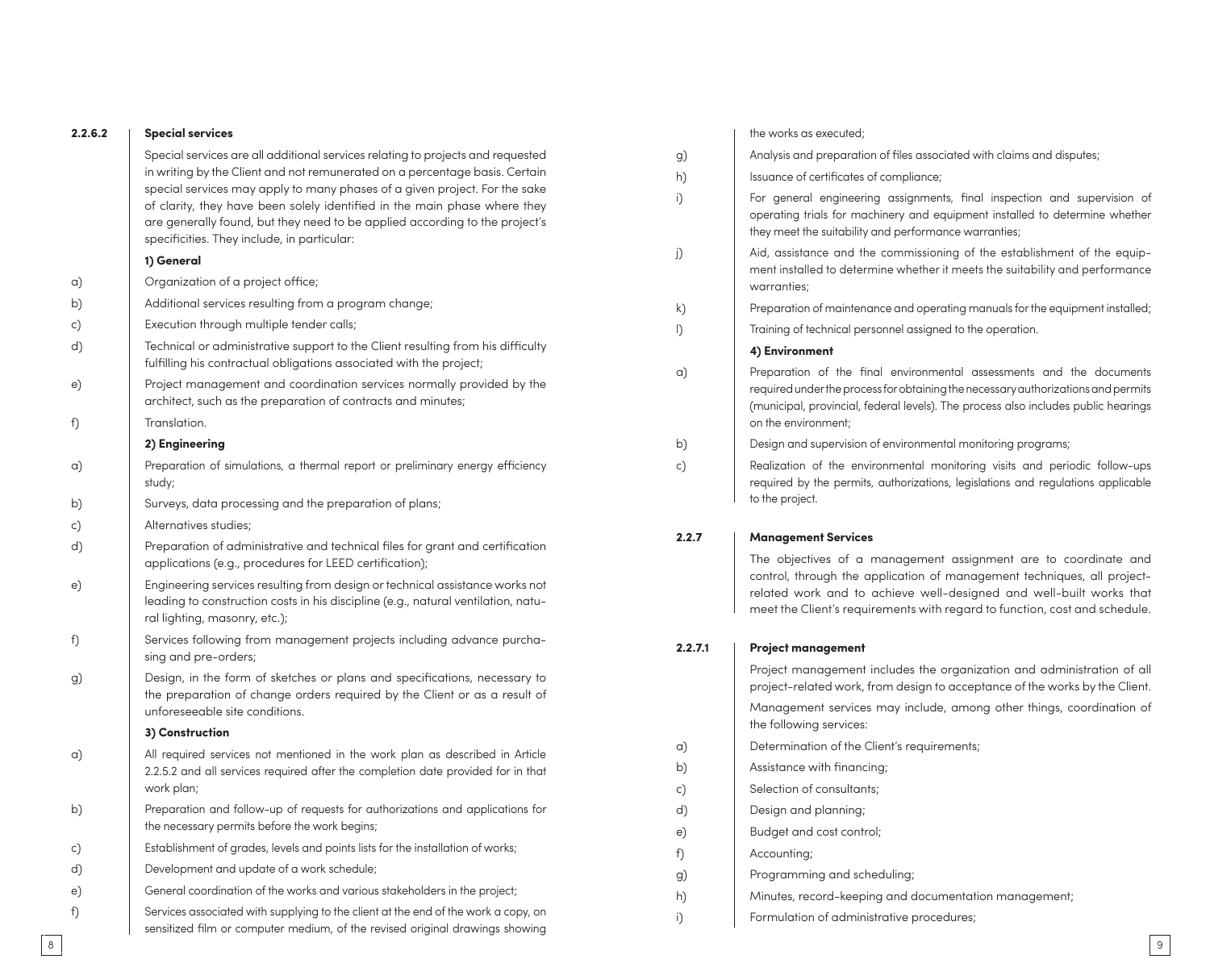| j) | Preparation of technical and contractual documents; |
|----|-----------------------------------------------------|
| k) | Procurement, contract follow-up and expediting;     |
| I) | Contractor selection and contract award;            |
| m) | Construction supervision;                           |
| n) | Quality control of materials and their utilization; |
| O) | Commissioning;                                      |
| p) | Risk analysis;                                      |
| q) | Value analysis;                                     |
| r) | Human resources management;                         |
| s) | Communications;                                     |
|    |                                                     |

- t) Quality control;
- u) Content management.

### **2.2.7.2 Construction management**

Construction management includes services provided in relation to and during construction work only. Construction management services may include, without being limited to, the following:

- a) Assistance in the preliminary planning required for the design phase;
- b) Advice to the Client with regard to schedule, budget, economic selection among various options and choice of materials and their specifications during the design phase;
- c) Advice to the Client and mobilization of the services and contractors required to carry out the various phases of the work;
- d) Planning, scheduling, coordination and supervision of the Contractor's activities;
- e) Technical and related support for administration of the work.

#### **2.2.7.3 Remuneration of management services**

The Consulting Engineer is normally remunerated for management services using the hourly method or in accordance with a lump sum negotiated on the basis of the tasks to be performed. This lump sum is based on the fees provided for in this schedule.

# 3. FEES

#### **3.1 Methods of Remuneration**

The method of calculating engineering fees and expenses generally depends on the nature of the services. There are three methods of remuneration:

#### **3.1.1 Remuneration Method "A": Hourly Basis**

#### **3.1.2 Remuneration Method "B": Percentage Basis**

#### **3.1.3 Remuneration Method "C": Lump Sum Basis**

The following table indicates which of the remuneration methods applies to the services defined in Article 2.

|         |                                                         |               | Method of Remuneration |                 |
|---------|---------------------------------------------------------|---------------|------------------------|-----------------|
| Ref.    | Division                                                | Hourly<br>"Д" | Percent-               | Lump Sum<br>″C″ |
| 2.2.1   | <b>Advisory Services</b>                                | yes           | no                     | yes             |
| 2.2.2   | <b>Preparatory Studies</b>                              | yes           | no                     | yes             |
| 2.2.3   | Preliminary Plans<br>and Specifications                 | yes           | yes                    | yes             |
| 2.2.4   | Final Plans and<br>Specifications                       | yes           | yes                    | yes             |
| 2.2.5.1 | <b>Office Services</b>                                  | yes           | yes                    | yes             |
| 2.2.5.2 | Non-resident<br>Services Rendered<br>at the Worksite    | yes           | yes                    | yes             |
| 2.2.6.1 | <b>Resident Services</b><br>Rendered at the<br>Worksite | yes           | no                     | yes             |
| 2.2.6.2 | <b>Special Services</b>                                 | yes           | no                     | yes             |
| 2.2.7   | Management<br>Services                                  | yes           | no                     | yes             |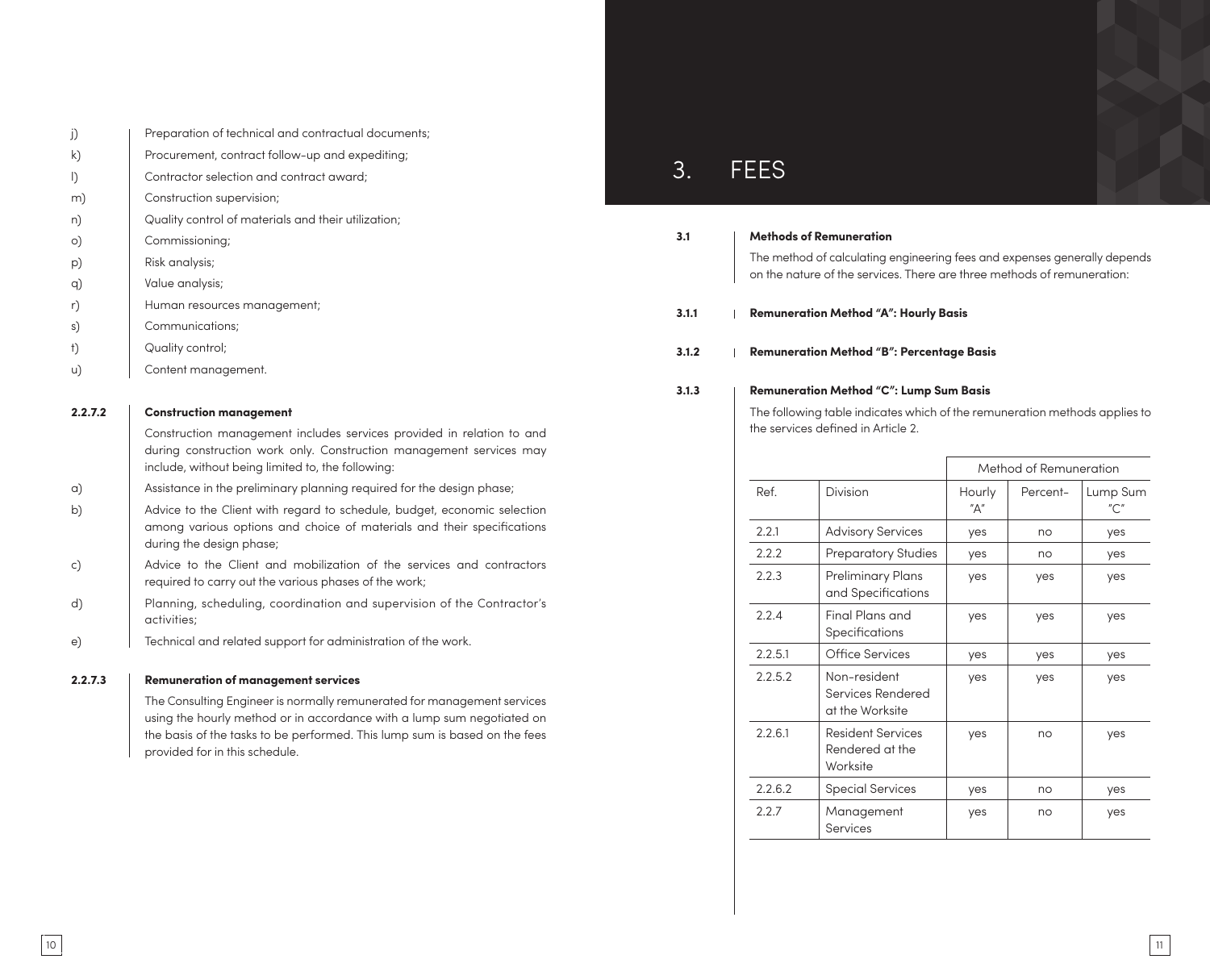When more than one method of remuneration is used for a given project, it is recommended that the Consulting Engineer and Client formally agree on the basis for the calculation of fees for each of the specific services required, in accordance with the above table.

The calculation methods and the application of the method of remuneration to the various services provided by the Consulting Engineer are explained in the following articles.

#### **3.2 Remuneration on an Hourly Basis**

According to this method, the remuneration is defined as the product of the total number of hours, to the nearest half-hour, worked by the personnel of the Consulting Engineer on the supply of services, multiplied by the Hourly Billing Rate established for each member of said personnel.

All time worked on the supply of services at the office of the Consulting Engineer, at the Client's, or elsewhere, is recorded in hours and includes overtime done by personnel as well as travelling time during normal working hours and up to a maximum of three hours per day for travelling done outside normal working hours.

#### **3.2.1 Classification of Employees**

The basic hourly rate for the staff at the firm will be indexed on January 1st of each year, based on the Quebec Consumer Price Index.

# **3.2.2 Hourly Rate**

The hourly rate takes into account costs related to the firm's day-to-day operations and employer expenses.

The main indirect expenses taken into account for salaries and social benefits are:

- a) Holidays, annual leave and sick leave;
- b) Bonuses, benefits and various allowances;
- c) Group insurance;
- d) Pension plans;
- e) Salaries of the firm's administrative personnel;
- f) All other expenses of a similar nature.

| The main indirect expenses taken into account for general administrative |  |
|--------------------------------------------------------------------------|--|
| expenses are:                                                            |  |

| a) | Management, administration and financing costs;                                                                                                                                                                                                                                             |
|----|---------------------------------------------------------------------------------------------------------------------------------------------------------------------------------------------------------------------------------------------------------------------------------------------|
| b) | Professional liability and other insurance;                                                                                                                                                                                                                                                 |
| c) | Accounting and audit costs and legal expenses;                                                                                                                                                                                                                                              |
| d) | Cost of purchasing, leasing, maintaining, restoring and operating building<br>spaces;                                                                                                                                                                                                       |
| e) | Cost of purchasing, leasing and maintaining office furnishings;                                                                                                                                                                                                                             |
| f) | Cost of purchasing, leasing, maintaining and operating computer equip-<br>ment and basic CAD software;                                                                                                                                                                                      |
| g) | Cost of archiving and digitizing documents and subscriptions to various<br>publications;                                                                                                                                                                                                    |
| h) | Postage, courier and telecommunications costs;                                                                                                                                                                                                                                              |
| i) | Office and filing expenses and expenses for in-house photocopying not<br>directly related to the subject matter of the contract (the hours worked by<br>administrative support staff and clerks performing work directly related to<br>the subject matter of the contract shall be billed); |
| j) | The original plans and specifications or the original report required under the<br>contract, on digital medium, as well as the costs of printing or reproducing the<br>final version of a complete copy;                                                                                    |
| k) | Membership fees in professional orders or associations;                                                                                                                                                                                                                                     |
| I) | Costs for the digital signature of documents;                                                                                                                                                                                                                                               |
| m) | Membership fees in professional orders or associations;                                                                                                                                                                                                                                     |
| n) | Representation and advertising costs;                                                                                                                                                                                                                                                       |
| o) | Costs for the establishment of administrative standards and procedures;                                                                                                                                                                                                                     |
| p) | Bank fees;                                                                                                                                                                                                                                                                                  |
| q) | Taxes and profits of the firm;                                                                                                                                                                                                                                                              |
| r) | All other expenses of a similar nature.                                                                                                                                                                                                                                                     |
|    |                                                                                                                                                                                                                                                                                             |

#### **3.2.3 Overtime**

Overtime is non-reimbursable, except upon written authorization by the Client. In this case, when a staff member of the firm works in excess of the hours stipulated under the Québec Labour Standards Act in a week on a single assignment, the remuneration for overtime in excess of the normal workweek, as defined under the Québec Labour Standards Act, is calculated at the hourly rate set for normal hours of work, plus 25%.

#### **3.2.4 Reimbursable Costs**

The Consulting Engineer shall be reimbursed by the Client for all expenses properly incurred in the performance of the services, including all allowable expenses and those related to computer processing, as hereinafter described.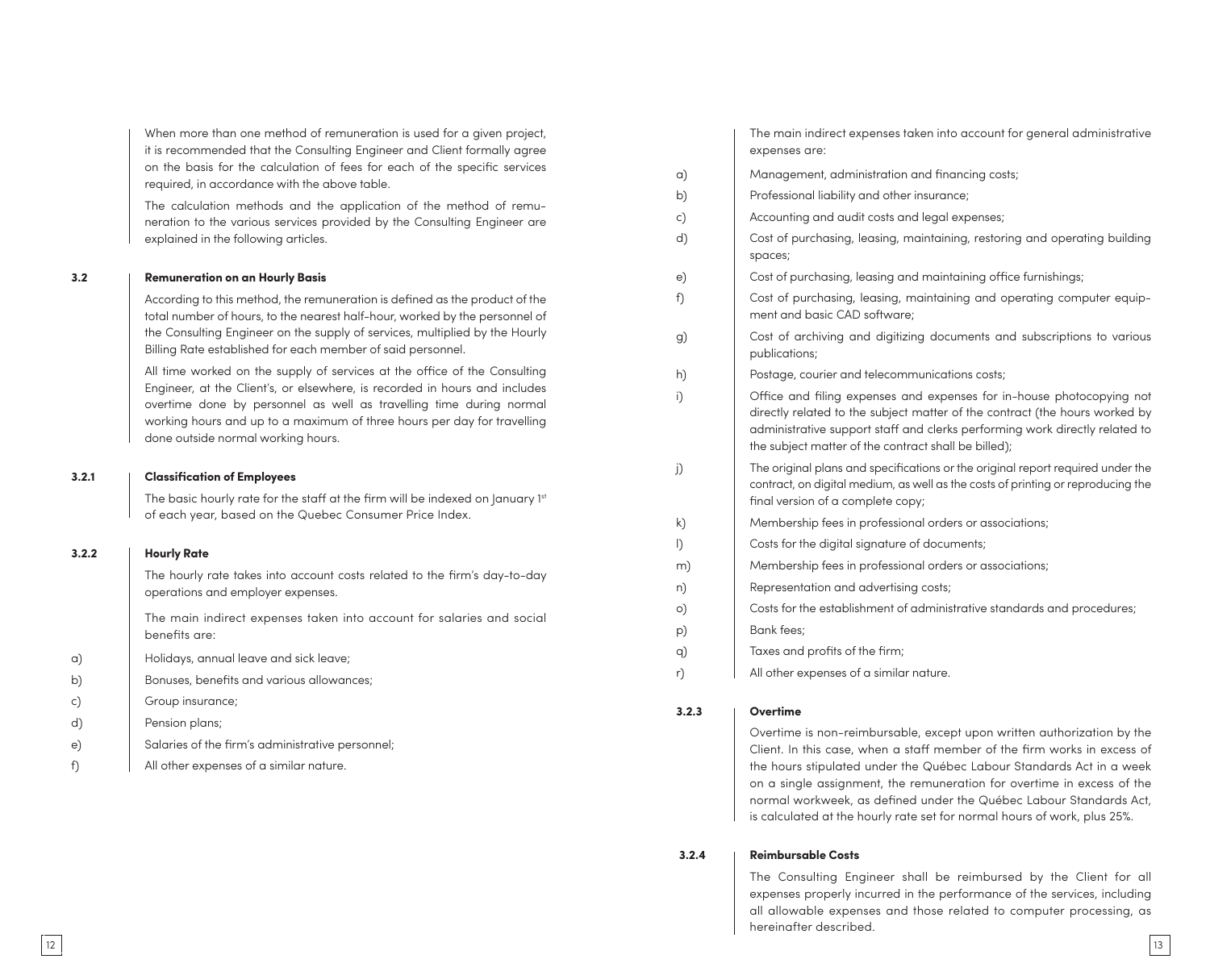| 3.2.4.1 | <b>Allowable expenses</b>                                                                                                                                                                                                                                                                                                                                        |
|---------|------------------------------------------------------------------------------------------------------------------------------------------------------------------------------------------------------------------------------------------------------------------------------------------------------------------------------------------------------------------|
|         | The Client shall reimburse the Consulting Engineer the cost of all allowable<br>expenses plus 10%.                                                                                                                                                                                                                                                               |
|         | Allowable expenses shall include:                                                                                                                                                                                                                                                                                                                                |
| a)      | Living and travel expenses of the Principals and personnel of the Consulting<br>Engineer when performing tasks included in the services away from their<br>home office;                                                                                                                                                                                          |
| b)      | Communications expenses related to the services, such as long distance<br>telephone calls, worksite telephone services, cell phones, fax charges and<br>couriers;                                                                                                                                                                                                |
| c)      | Reproduction costs related to the services such as photocopies, printouts,<br>CDs/DVDs, USB keys, etc.;                                                                                                                                                                                                                                                          |
| d)      | For resident services, the cost of supply and maintenance of office instal-<br>lations and equipment at the worksite office and the costs arising from<br>special worksite risks;                                                                                                                                                                                |
| e)      | Travel, living and moving expenses for the family of a staff member, subject<br>to the Client's approval;                                                                                                                                                                                                                                                        |
| f)      | Costs related to the Consulting Engineer's general third party and profes-<br>sional liability insurance currently carried or acquired in accordance with<br>the requirements of the Client;                                                                                                                                                                     |
| g)      | Training specifically required by the Client.                                                                                                                                                                                                                                                                                                                    |
| 3.2.4.2 | Computer processing and other specialized equipment expenses                                                                                                                                                                                                                                                                                                     |
|         | The cost of installing and operating specialized computer processing<br>equipment and software required by the Client for dispensing the services,<br>other than the equipment that the Consulting Engineer normally has on<br>hand, is reimbursable. In this case, the hourly rate applicable shall not<br>exceed the corresponding comparable commercial rate. |
| 3.2.5   | <b>Terms of Payment</b>                                                                                                                                                                                                                                                                                                                                          |
|         | The Consulting Engineer's invoice shall be payable in full within thirty days<br>of submission and any balance unpaid after that date shall bear interest<br>at the Bank of Canada annual prime rate on the date of said invoice of<br>the Consulting Engineer, plus two (2) percentage points calculated on a                                                   |

# For the purposes of this Schedule, the works are defined as conventional when they are to be carried out by one General Contractor and one subcontractor only for each sub-trade, following one tender call only, and in accordance with one schedule established for the whole Project. This implies that preparatory studies designed to clearly define the scope and extent of the works have been completed. Article 3.3.5 specifies the manner in which the Percentage Basis is applied.

### **3.3.1 Calculation of Remuneration**

Remuneration on a Percentage Basis for services provided by the Consulting Engineer is calculated by applying the percentage corresponding to the category applicable to the project to the cost of engineering works.

- a) Payable fees are calculated based on the applicable category of the percentage scale in accordance with the distribution detailed in section 3.3.5.
- b) The cost of works provided for in the percentage scale excludes taxes.

For the purpose of calculating the fees for services described in Articles 2.2.5.1 and 2.2.5.2 (Services During Construction Remunerated on a Percentage Basis), the cost of works represents the average cost of bids, excluding the lowest bid and the highest bid.

#### **3.3.2 Cost of Engineering Works**

#### **3.3.2.1 Cost estimate and revised cost estimate of the works**

The estimated cost and the revised estimated cost of engineering works shall include the cost of all items necessary to complete the engineering works for which the Consulting Engineer provides the services, or for which he is responsible, including, among others, the following:

- a) Labour;
- b) Materials;
- c) Machinery and equipment;
- d) Expenses;

e) The portion of worksite mobilization costs, general expenses, overhead and profits of the General Contractor applicable to the engineering works;

The cost of works provided for in the percentage scale excludes taxes.

These costs are used as the basis for calculating the fees for the preparation of design and preliminary plans and specifications (estimated cost of the work) as well as the final plans and specifications (revised estimated cost of the work) until such time as the true value of the work is determined.

# **3.3 Remuneration on a Percentage Basis**

The remuneration for a Consulting Engineer's services for works of conventional design corresponding to services described in Articles 2.2.3, 2.2.4 and 2.2.5 may be on a Percentage Basis.

monthly basis or in accordance with the firm's policy.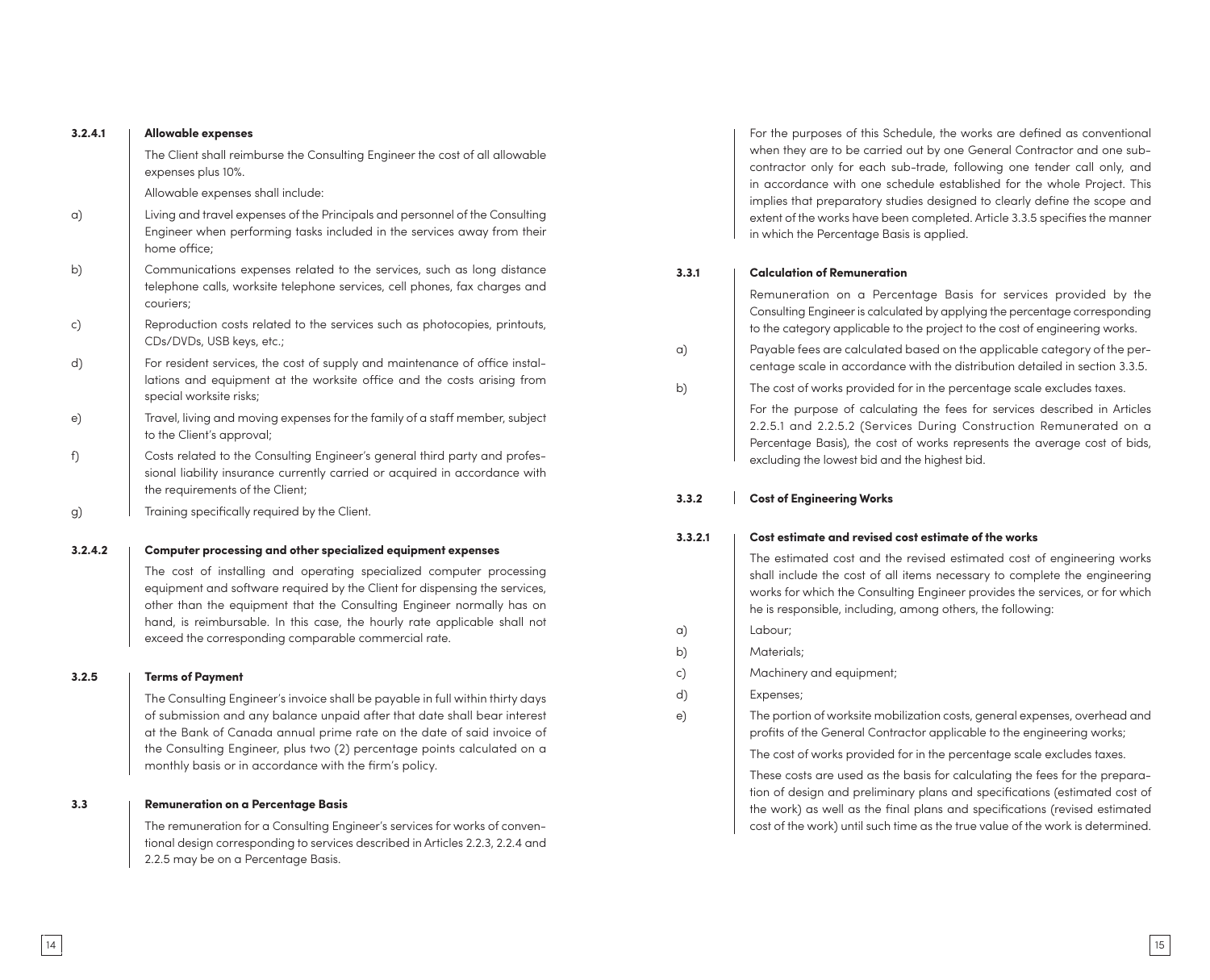#### **3.3.2.2 Actual cost of the work (true value of the work)**

The average cost of the work related to each sub-trade calculated on the ba- sis of tenders received by the Bureau des soumissions déposées du Québec (BSDQ) where available or, otherwise, on the basis of average costs supplied by the General Contractors. Where applicable, this cost must be adjusted to take into account the provisions stipulated in Articles 3.3.2.3 to 3.3.2.7. If they are not included, we shall also add the portion of worksite mobilization costs, general expenses, overhead and profits of the General Contractor applicable to the engineering works, this portion to be deter mined by a prorata distribution of the amount on the basis of the Schedule of Costs supplied by the General Contractor.

The cost of works provided for in the percentage scale excludes taxes.

This cost is representative of the true value of the work, and is used as the basis for calculating all fees. All fee adjustments following the establishment of this true value of the cost of works are then made on subsequent invoices of the Consulting Engineer.

- **3.3.2.3** | Whenever the Client furnishes materials, equipment, labour or services that are incorporated into the engineering work, the Consulting Engineer shall include in the total cost of said work the fair market value of said materials or equipment as though they were purchased new, as well as salaries and the cost of other services applicable at the time when the work is executed, taxes and general conditions included. The same conditions apply in the case of advance purchasing.
- **3.3.2.4** | Whenever the Client or a Contractor, at the Client's request, furnishes used equipment or materials, the Consulting Engineer shall use the fair market value of the materials or equipment as though they were purchased new in calculating the cost of engineering works, taxes and general conditions included.
- **3.3.2.5** The cost of engineering works shall not be reduced on account of any claim by the Client of any nature whatever, or on account of any amounts with held from payments due to any Contractor.
- **3.3.2.6** Fixed equipment integrated to the building, not specified by the firm and with electromechanical connections, shall be considered as belonging to the mechanical/electrical specialties. In this case, 50% of the total cost of this equipment shall be included in the cost of the work for the purpose of calculating the fees.

**3.3.2.7** The cost of engineering works shall include neither the professional fees nor reimbursable expenses of the Consulting Engineer, nor the cost of the site on which the works are carried out.

### **3.3.3 Classification of Works**

Engineering works have been classified in three groups comprising several categories each, using technical complexity as the basic criterion.

The works not listed under any of the categories appearing in this Article belong to the category of works with which they have the greatest affinity from the standpoint of complexity.

In the event of a substantial change in the degree of complexity of any given works, their classification in the established categories may be modi fied jointly by the Client and the Association of Consulting Engineering Companies – Quebec in collaboration with the Consulting Engineer.

When, as expert consultant for general engineering works, the Consulting Engineer is required to render coordination services relative to works designed by other specialists, engineers or experts, he shall be entitled to additional remuneration for such coordination services. Fees for architectural services, if required, shall be over and above those of the Consulting Engineer.

Whenever portions of the work fall under different categories, the fees shall be the lesser of the two amounts calculated as follows:

a) By applying the percentage for each applicable category to the corresponding portion of the cost of the works, and totalling the results;

b) By applying the highest of the applicable category rates to the total cost of the works.

#### **3.3.3.1 General engineering**

The fee shall cover normal coordination services relative to works for which the Consulting Engineer prepares the plans and specifications. The fees for services rendered for a general engineering project shall be calculated by applying the rate applicable for the category corresponding to the project, in accor dance with the following classifications, to the total cost of engineering works (including, if any, the building engineering works comprised in the project).

#### **Category I**

All of the following works, when carried out in a rural environment: local roads, storm sewers and surface drainage systems, culverts with an equivalent diameter of less than two (2) metres, irrigation systems excluding pumping stations.

#### **Category II**

Tunnels, bridges and viaducts, flood control structures, retention ponds in rural environments, collector sewers, interceptor sewers, overflow sewers, sanitary sewer systems, combined sewer systems and storm sewer systems, water distribution systems, culverts in rural environments, locks, canals, wharves, simple harbour works (without jetties or seawalls), urban throughways, streets, sidewalks, bikeways, rural highways including interchanges and other related works, street lighting, public utilities, site design excluding retention structures, rural airports, mines and industrial infrastructures excluding processes.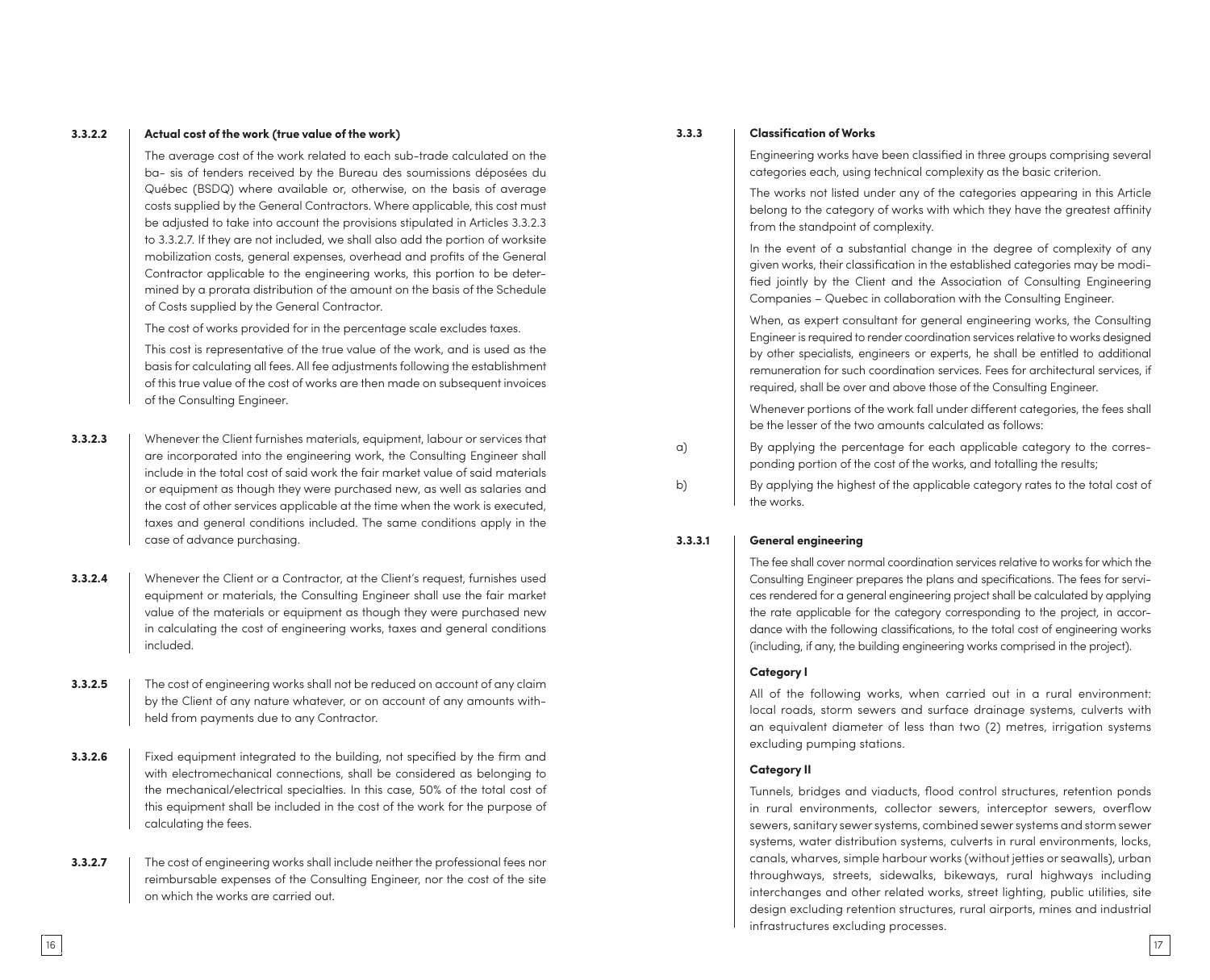#### **Category III**

Stabilization ponds, pumping stations, water treatment plants and water intake structures, sewage treatment plants, industrial and household waste treatment plants, site design with retention structures, dams, flood control structures, retention ponds in urban environments, diesel or gas turbine electric generating sets, all types of pre-stressed and post-tensioned concrete works.

#### **3.3.3.2 Building structures and foundations**

The fees for services rendered in relation to work on building structures and foundations shall be calculated by applying the percentage applicable for the category corresponding to the works in accordance with the following classifications to the total cost of said works.

#### **Category I**

This category applies to wood frame residential construction only.

#### **Category II**

This category applies to all other structural and foundation works.

#### **Category III**

This category includes:

- a) Monumental buildings, churches, museums and theatres;
- b) Industrial buildings of complex construction where the shape of the building is determined by the machinery;
- c) Office buildings, hotels and apartment buildings with five (5) storeys or less (including the ground floor);
- d) Hospitals and research laboratories;
- e) All types of pre-stressed and post-tensioned concrete works.

#### **3.3.3.3 Electrical and mechanical installations for buildings**

The fees for services rendered for work on electrical and mechanical installations for buildings shall be calculated by applying to the cost of said installations the percentage applicable for the category corresponding to the works in accordance with the following classifications; however, when the cost for work on the electrical and mechanical installations for a building is less than \$560,000, the fees shall be calculated on an hourly basis of calculation or on a lump sum basis of calculation.

#### **Category I**

Non-existent.

#### **Category II**

This category applies to work on conventional plumbing and heating, conventional lighting and power distribution, and exhaust ventilation with simple ductwork, for the following buildings:

- a) Warehouses;
- b) Armouries;
- c) Hangars;
- d) Public garages;
- e) Light industry plants.

#### **Category III**

This category applies to multiple-unit residential construction only.

#### **Category IV**

This category applies to all electrical and mechanical installation work.

#### **3.3.4 Table of Fees on a Percentage Basis**

The percentage fees for the four (4) categories of work described above are listed in the following tables. The fees indicated in each table cover the services of the Consulting Engineer defined in Articles 2.2.3, 2.2.4 and 2.2.5.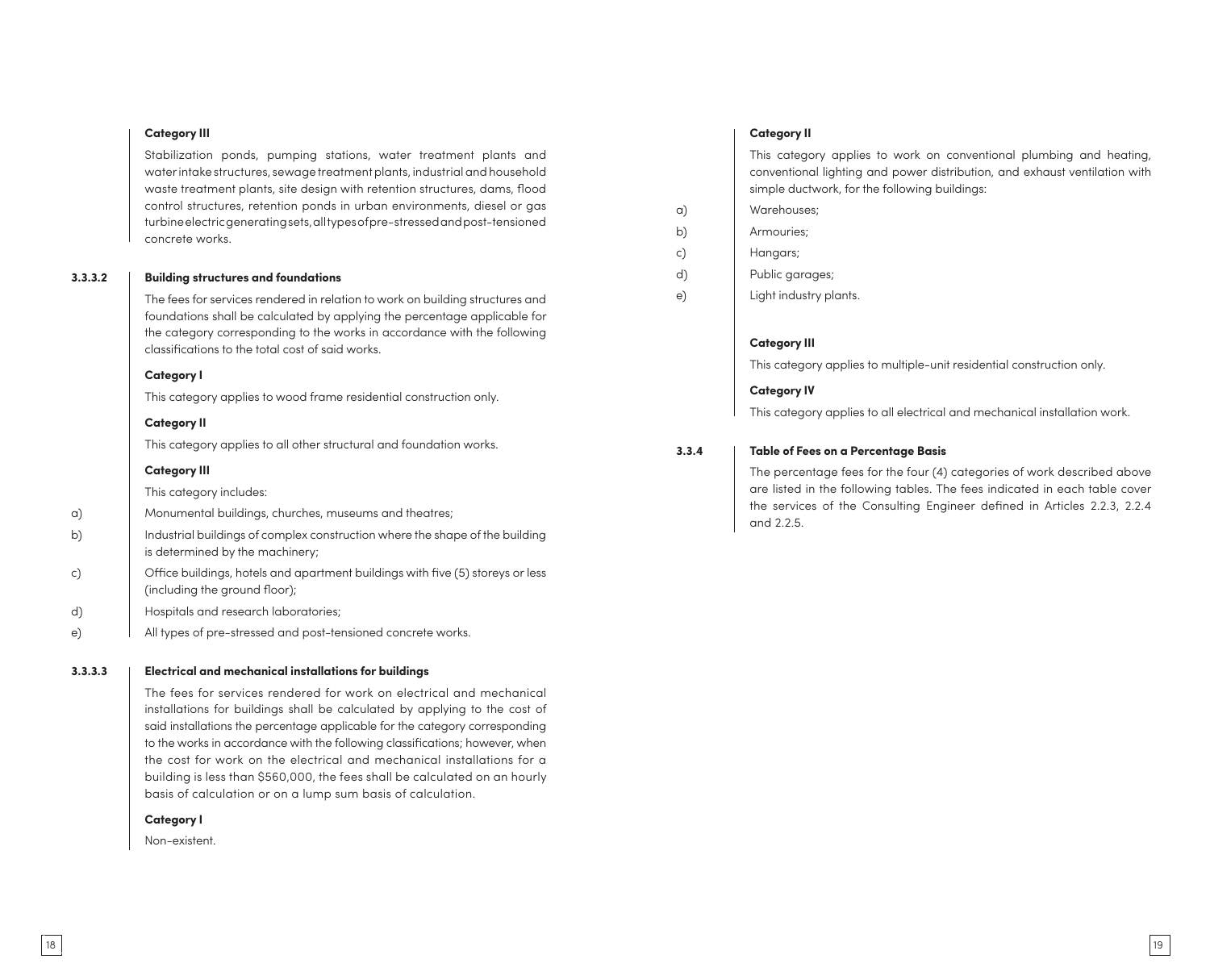## **3.3.4.1 Table of fees for Category I works**

Rates in effect as of January 1, 2022

| Cost of Works*              | Fees for services defined in Articles<br>2.2.3, 2.2.4 and 2.2.5 |
|-----------------------------|-----------------------------------------------------------------|
| Less than \$115,000         | Hourly or Lump Sum Basis                                        |
| \$115,000 to \$340,000      | \$12,000 on first \$115,000                                     |
|                             | + 9.5% on next \$225,000                                        |
| \$340,000 to \$560,000      | \$31,000 on first \$340,000                                     |
|                             | + 8.6% on next \$220,000                                        |
| \$560,000 to \$1,150,000    | \$50,000 on first \$560,000                                     |
|                             | + 7.8% on next \$590,000                                        |
| \$1,150,000 to \$2,000,000  | \$96,000 on first \$1,150,000                                   |
|                             | + 6.9% on next \$850,000                                        |
| \$2,000,000 to \$4,000,000  | \$155,000 on first \$2,000,000                                  |
|                             | + 6.3% on next \$2,000,000                                      |
| \$4,000,000 to \$10,000,000 | \$281,000 on first \$4,000,000                                  |
|                             | + 5.9% on next \$6,000,000                                      |
| \$10,000,000 to \$20,000,00 | \$635,000 on first \$10,000,000                                 |
|                             | + 5.4% on next \$10,000,000                                     |
| \$20,000,000 and over       | \$1,175,000 on first \$20,000,000                               |
|                             | +5.2% on balance                                                |

\* Exclusive of taxes.

\* The value of the fees calculated does not include resident services during construction.

\* See notes following the tables.

**3.3.4.2 Table of fees for Category II works** Rates in effect as of January 1, 2022

| Cost of Works*               | Fees for services defined in Articles<br>2.2.3, 2.2.4 and 2.2.5 |
|------------------------------|-----------------------------------------------------------------|
| Less than \$115,000          | Hourly or Lump Sum Basis                                        |
| \$115,000 to \$340,000       | \$13,000 on first \$115,000<br>+ 10.4% on next \$225,000        |
| \$340,000 to \$560,000       | \$36,000 on first \$340,000<br>+ 9.5% on next \$220,000         |
| \$560,000 to \$1,150,000     | \$57,000 on first \$560,000<br>+ 8.6% on next \$590,000         |
| \$1,150,000 to \$2,000,000   | \$108,000 on first \$1,150,000<br>+ 7.8% on next \$850,000      |
| \$2,000,000 to \$4,000,000   | \$174,000 on first \$2,000,000<br>+ 6.9% on next \$2,000,000    |
| \$4,000,000 to \$10,000,000  | \$312,000 on first \$4,000,000<br>+ 6.3% on next \$6,000,000    |
| \$10,000,000 to \$20,000,000 | \$690,000 on first \$10,000,000<br>+ 5.9% on next \$10,000,000  |
| \$20,000,000 and over        | \$1,280,000 on first \$20,000,000<br>+5.4% on balance           |

\* Exclusive of taxes.

\* The value of the fees calculated does not include resident services during construction.

\* See notes following the tables.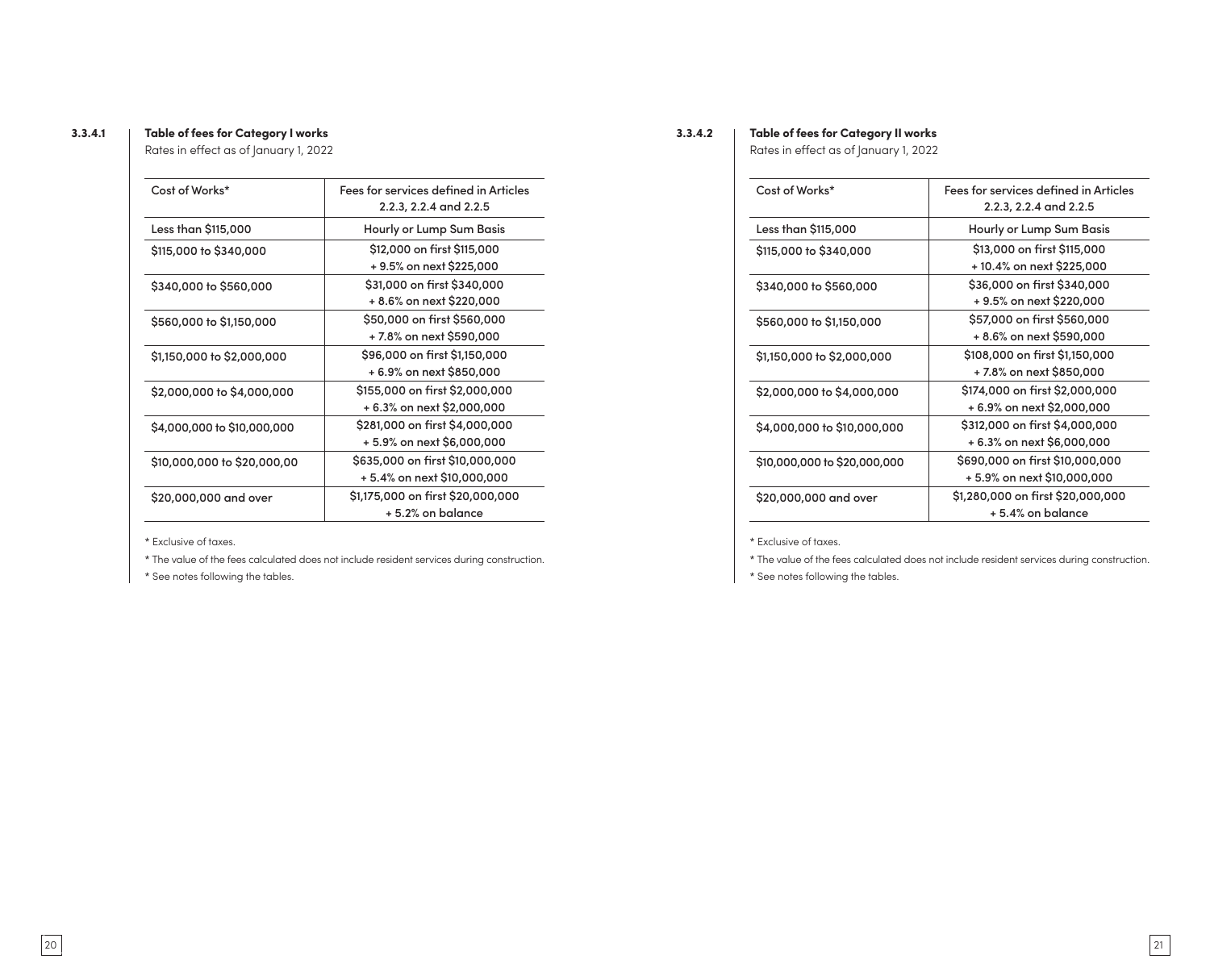### **3.3.4.3 Table of fees for Category III works**

Rates in effect as of January 1, 2022

| Cost of Works*               | Fees for services defined in Articles |
|------------------------------|---------------------------------------|
|                              | 2.2.3, 2.2.4 and 2.2.5                |
| Less than \$115,000          | Hourly or Lump Sum Basis              |
| \$115,000 to \$340,000       | \$14,000 on first \$115,000           |
|                              | +11.2% on next \$225,000              |
| \$340,000 to \$560,000       | \$39,000 on first \$340,000           |
|                              | +10.4% on next \$220,000              |
| \$560,000 to \$1,150,000     | \$62,000 on first \$560,000           |
|                              | + 9.5% on next \$590,000              |
| \$1,150,000 to \$2,000,000   | \$118,000 on first \$1,150,000        |
|                              | + 8.6% on next \$850,000              |
| \$2,000,000 to \$4,000,000   | \$191,000 on first \$2,000,000        |
|                              | +7.8% on next \$2,000,000             |
| \$4,000,000 to \$10,000,000  | \$347,000 on first \$4,000,000        |
|                              | + 6.9% on next \$6,000,000            |
| \$10,000,000 to \$20,000,000 | \$761,000 on first \$10,000,000       |
|                              | + 6.3% on next \$10,000,000           |
| \$20,000,000 and over        | \$1,391,000 on first \$20,000,000     |
|                              | + 5.9% on balance                     |
|                              |                                       |

\* Exclusive of taxes.

\* The value of the fees calculated does not include resident services during construction.

\* See notes following the tables.

#### **3.3.4.4 Table of fees for Category IV works**

Rates in effect as of January 1, 2022

| Cost of Works*               | Fees for services defined in Articles |
|------------------------------|---------------------------------------|
|                              | 2.2.3, 2.2.4 and 2.2.5                |
| Less than \$560,000          | Hourly or Lump Sum Basis              |
| \$560,000 to \$1,150,000     | \$62,000 on first \$560,000           |
|                              | +10.4% on next \$590,000              |
| \$1,150,000 to \$2,000,000   | \$123,000 on first \$1,150,000        |
|                              | + 9.5% on next \$850,000              |
| \$2,000,000 to \$4,000,000   | \$204,000 on first \$2,000,000        |
|                              | + 8.6% on next \$2,000,000            |
| \$4,000,000 to \$10,000,000  | \$376,000 on first \$4,000,000        |
|                              | +7.8% on next \$6,000,000             |
| \$10,000,000 to \$20,000,000 | \$844,000 on first \$10,000,000       |
|                              | + 6.9% on next \$10,000,000           |
| \$20,000,000 and over        | \$1,534,000 on first \$20,000,000     |
|                              | +6.3% on balance                      |

\* Exclusive of taxes.

\* The value of the fees calculated does not include resident services during construction.

\* See notes following the tables.

#### **Notes:**

1) The Consulting Engineer periodically issues invoices established on the prorata of the completed portion of his services and payable in accordance with the terms of Article 3.2.5.

2) Should a revision of the Schedule during the course of a project have the effect of increasing or decreasing the estimated, revised estimated or true value of the work, the Client and the Consulting Engineer shall agree on remuneration according to the hourly or lump sum basis of calculation to adjust the cost of the work already accomplished to the new project conditions before recalculating remuneration for services on the basis of the figures in the tables of Articles 3.3.4 and 3.3.5.

3) It is fully understood that application of the percentage method to services during construction is commensurate with a work duration approved by the Client and Consulting Engineer. Should the work continue beyond this time frame, the extra work thereby caused is remunerated prorata on a work duration, hourly, or lump sum basis.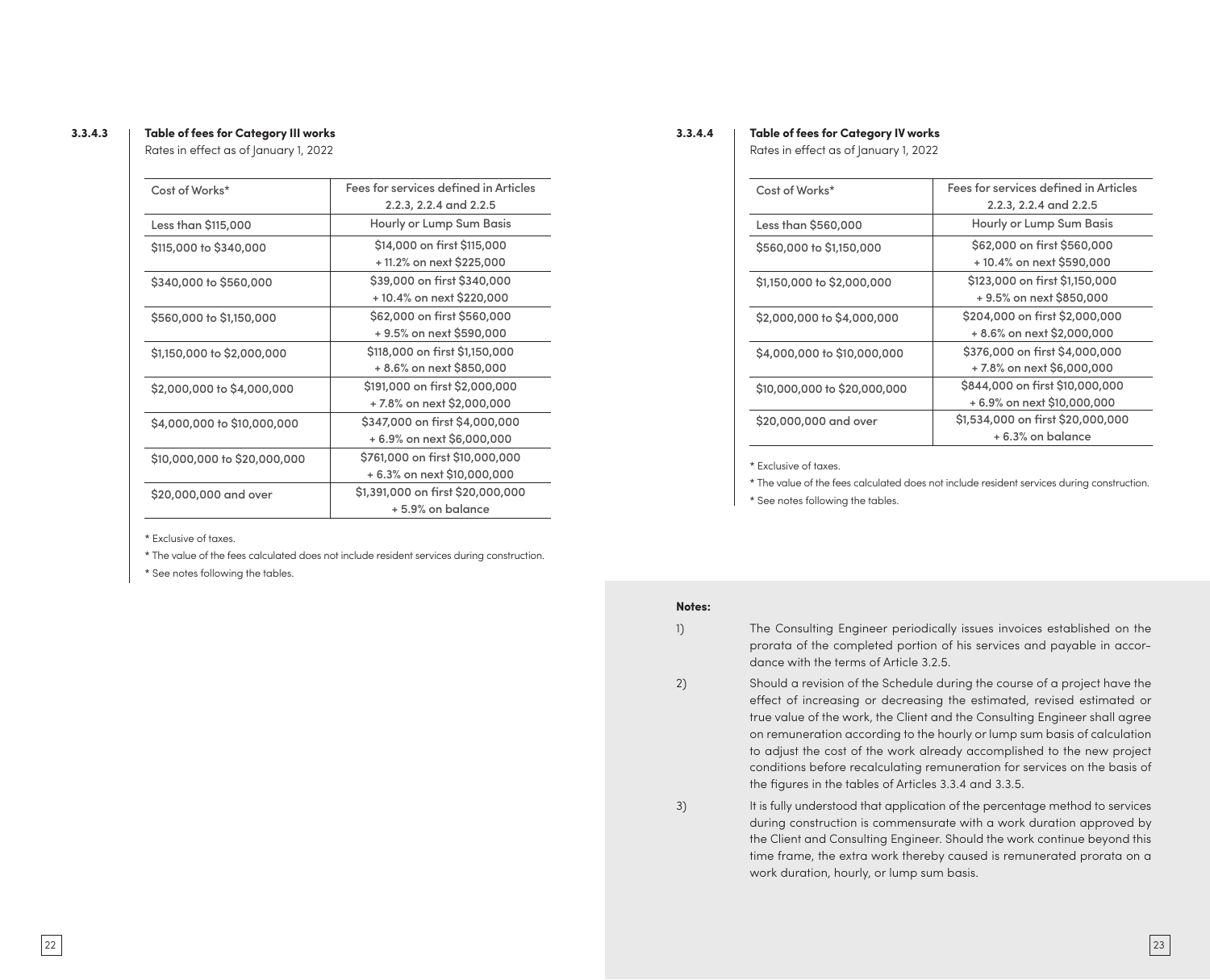4) The calculation of fees on a percentage basis uses the true value of the work established as per Article 3.3.2.2 for all services described in Articles 2.2.3 to 2.2.5. Any fee adjustments that may be required once the true value of the work is established shall be made on the subsequent invoices of the Consulting Engineer.

#### **3.3.5 Application of the Percentage Basis of Calculation**

**3.3.5.1** | Where all the services provided, as identified below, are granted to the same firm or consortium, the distribution of remuneration for each phase completed in the execution of a project corresponds to a portion of the total remuneration in accordance with the following distribution:

| Service rendered                                                                             | Percentage of total remuneration<br>established according to the<br>applicable Category from the<br>table of percentages of Article<br>3.3.4 |
|----------------------------------------------------------------------------------------------|----------------------------------------------------------------------------------------------------------------------------------------------|
| <b>Preliminary Plans</b><br>and Specifications (Article 2.2.3)                               | 30%                                                                                                                                          |
| <b>Final Plans and Specifications</b><br>(Article 2.2.4)                                     | 45%                                                                                                                                          |
| <b>Non-Resident Services</b><br><b>During Construction</b><br>(Articles(2.2.5.1 and 2.2.5.2) | 25%                                                                                                                                          |

Where the services rendered are granted to a different firm or consortium, the distribution of remuneration shall be discussed with the Client in order to consider the supplementary efforts required by each of these firms; however, the portion attributed to the services provided during construction shall not be inferior to the amount identified in section 3.3.5.7.

#### **3.3.5.2 Projects in phases or in lots**

Should the Client decide to proceed with a project execution in phases or in lots, fees on a percentage basis for plans and specifications services and for services during construction are calculated by considering each phase or lot as a separate project, the whole increased by 7.5% to account for coordination services between phases or between lots.

#### **3.3.5.3 Construction management**

In order to take costs related to overhead and to profits normally paid to the General Contractor into account, the firm's fees are increased by 10% in the event the Client retains the services of a construction manager to carry out the project.

#### **3.3.5.4 Contractorship in construction engineering**

In construction engineering, when the services are exclusively within the Consulting Engineer's field of expertise, the total fees are increased by 10% to take the preparation of tender documents, issuance of progress payment certificates and preparation of minutes into account.

#### **3.3.5.5 Development of an alternative for a project**

When the plans and specifications have been carried out and completed on a Percentage Basis and the Client wishes that the Consulting Engineer develop an alternative for the project, the fees for the services to prepare such an alternative shall be calculated on an Hourly or Lump Sum basis.

#### **3.3.5.6 Duplication of the project**

#### a) **Plans and specifications**

When the Client wishes to duplicate the construction of works for which he retained the services of the Consulting Engineer in the original project, the fees shall be equal to 30% of the part of the fees pertaining to the preparation of the Plans and Specifications using the appropriate Table for each reuse of the Plans and Specifications, but applied to the cost of the new construction. Furthermore, for any modification of plans and specifications resulting from a change of location, the Consulting Engineer shall be remunerated on an Hourly Basis, as described in Article 3.2.

#### b) **Services during construction**

For each duplication of the works, the fee for services during construction as defined in Article 2.2.5 shall be as stipulated in Article 3.3.5.1.

#### **3.3.5.7 Supervision of work designed by another Consulting Engineer**

In the event the Client asks the firm to supply, during construction, only those services provided for in Articles 2.2.5.1 and 2.2.5.2 for work for which the plans and specifications were prepared by others, the fees shall be 30% of the fees calculated according to the applicable category in the Table of fees of Article 3.3.4.

#### **3.3.5.8 Alteration, restoration or renovation work**

For alteration, restoration or renovation work on existing buildings, the fees must be negotiated between both parties. Whenever the Percentage Basis is used, the fees are calculated in accordance with the appropriate table of Article 3.3.4 and increased by at least 50%.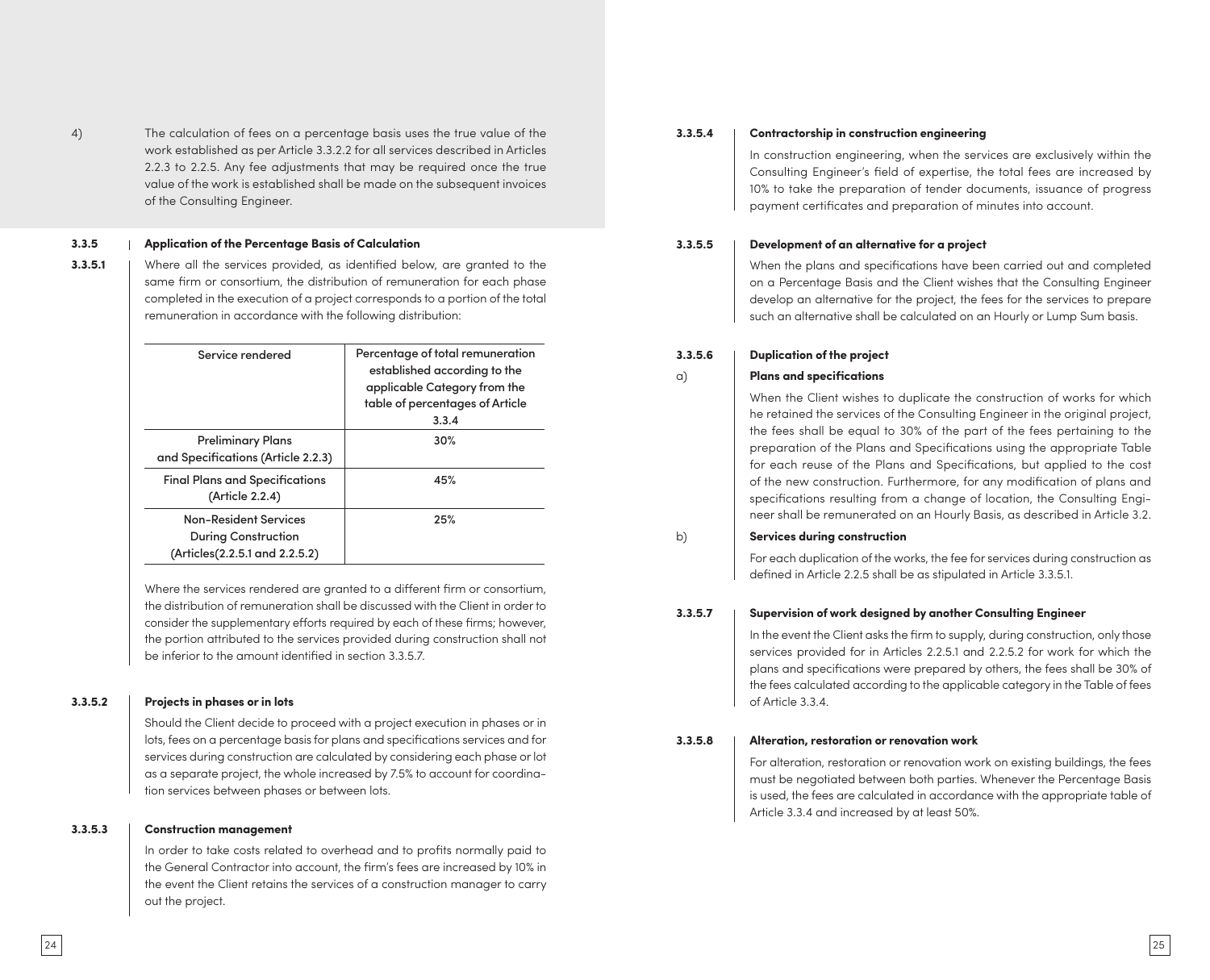#### **3.3.5.9 Travel time**

When the Percentage Basis is used, the fees for travel time are reimbursed starting from the second hour of the return trip, in accordance with the rates established on an Hourly Basis. In no case shall the Consulting Engineer claim as travel time more hours than those normally worked in the daily schedule of his employees.

#### **3.3.6 Reimbursable Costs**

The Consulting Engineer shall be reimbursed by the Client for all expenses properly incurred in the performance of the services, including allowable expenses.

#### **3.3.6.1 Allowable expenses**

The Client shall reimburse to the Consulting Engineer the actual cost of all allowable expenses plus 10%.

Allowable expenses include:

- a) Living and travel expenses of the Principals and personnel of the Consulting Engineer when performing, away from their home office, tasks included in the services;
- b) Communications expenses related to the services, such as long distance telephone calls, worksite telephone services, cell phones, fax charges, and couriers;
- c) Reproduction costs related to the services, such as photocopies, printouts, CDs and DVDs, USB keys, etc.;
- d) For resident services, the cost of supply and maintenance of installations and equipment for the worksite office and costs arising due to special risks;
- e) Travel, living and moving expenses for the family of staff members, subject to Client approval;
- f) Costs related to the Consulting Engineer's professional and general thirdparty liability insurance currently carried or acquired in accordance with the requirements of the Client;
- g) Training sessions specifically requested by the Client.

#### **3.3.6.2 Expenses related to computer processing and other specialized equipment**

The cost of installing and operating specialized computer processing equipment and software required by the Client for dispensing the services, other than the equipment that the Consulting Engineer normally has on hand, is reimbursable. In this case, the hourly rate applicable shall not exceed the corresponding comparable commercial rate.

#### **3.4 Remuneration on a Lump Sum Basis**

- **3.4.1** The Lump Sum Basis involves payment of a lump sum negotiated between the Consulting Engineer and the Client. This sum is calculated based on the estimated number of hours and expenses required to fulfill the Contract for Services, using the rates indicated for an Hourly Basis, or going by a percentage of the cost of works or proposed budget.
- **3.4.2** When the Lump Sum Basis is used, the contract for services must be explicit and specific with regard to the services to be supplied, the anticipated results and the proposed schedule.
- **3.4.3** | With this method, any change to the scope of the services or project implies a modification of the lump sum agreed upon between the Client and the Consulting Engineer.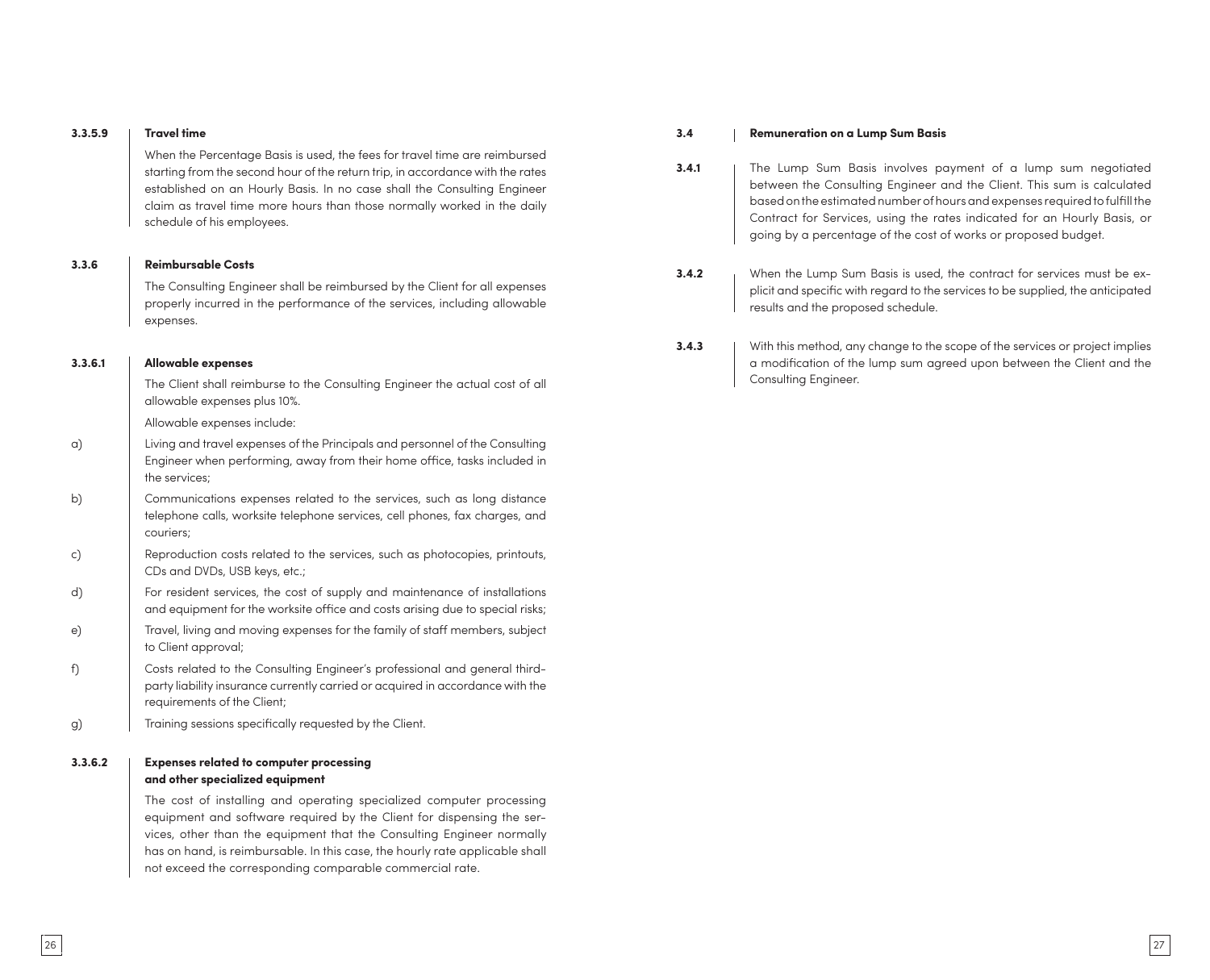# 4. DOCUMENTS PROVIDED 5. CONSULTING SERVICES

The Client shall provide the Consulting Engineer with the following plans and information, unless the Client has specifically requested that the Consulting Engineer supply some of said plans and information as part of his services, pursuant to Article 2.2.2:

- a) An accurate survey of the site showing public utilities serving said site and other facilities;
- b) Exact plans and all other relevant data on existing buildings and other existing works;
- c) All other relevant information that may affect the proposed work;
- d) A copy of all tenders and all contracts for the works for which the Consulting Engineer is responsible, and copies of all progress and final payment certificates with respect thereto, when said documents have not been prepared by the Consulting Engineer.

When the Consulting Engineer retains the services of consultants as part of his Contract for Services and/or is forced to resort to such services, he shall be reimbursed by the Client for the fees paid for said consultants plus 10%.

However, the Consulting Engineer shall obtain the Client's written consent prior to retaining the services of said consultants.